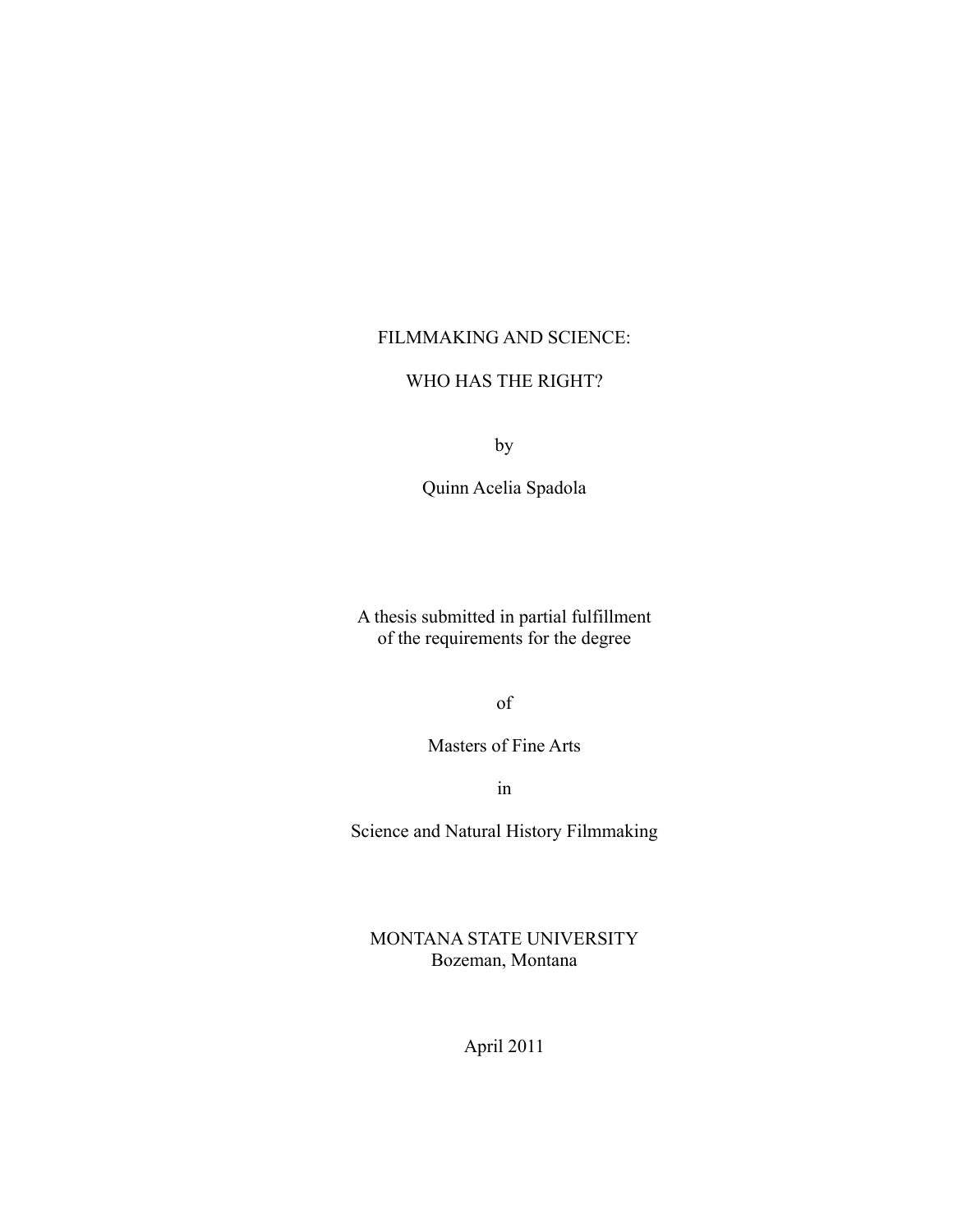# © COPYRIGHT

by

Quinn Acelia Spadola

2011

All Rights Reserved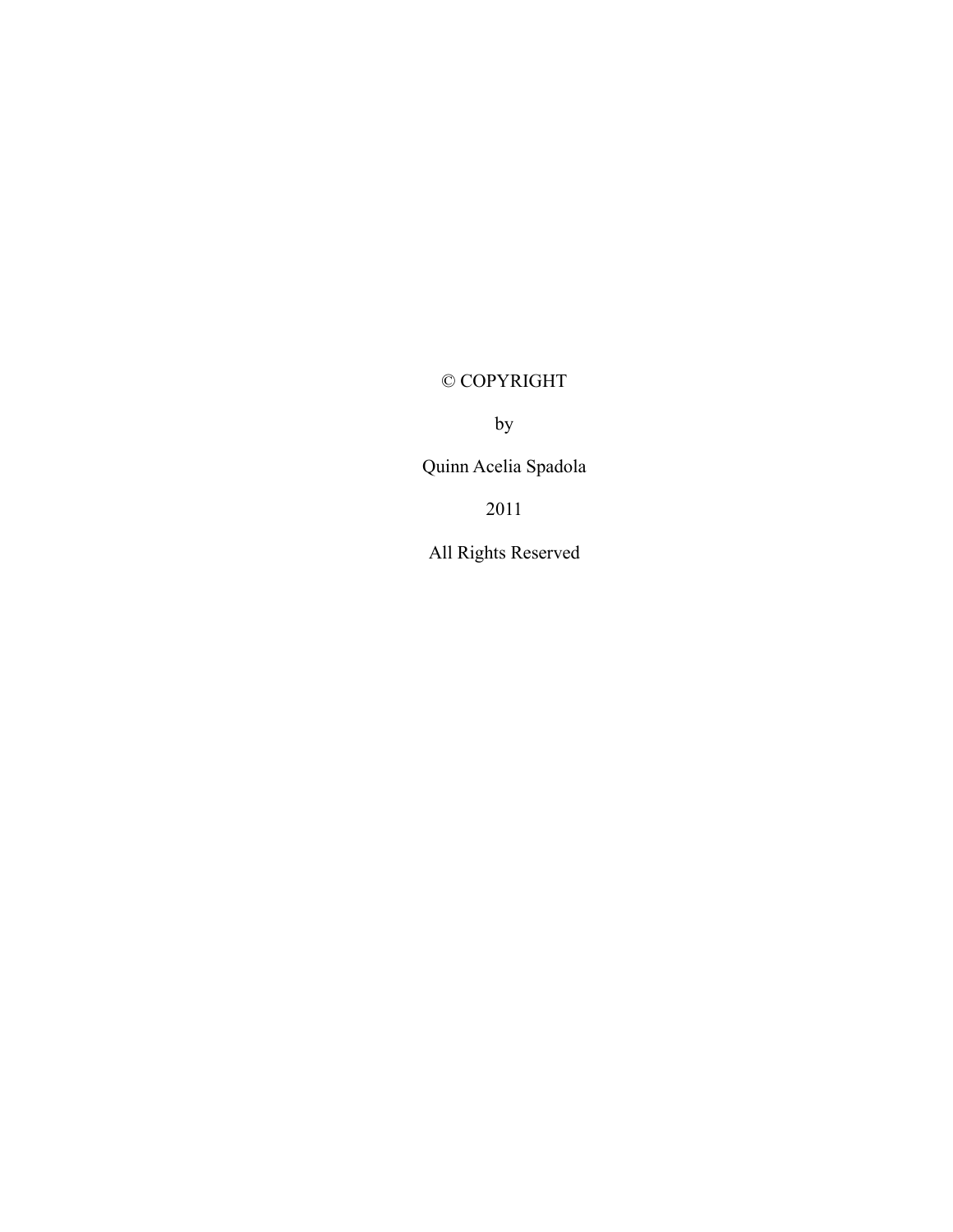APPROVAL

# of a thesis submitted by

Quinn Acelia Spadola

This thesis has been read by each member of the thesis committee and has been found to be satisfactory regarding content, English usage, format, citation, bibliographic style, and consistency, and is ready for submission to The Graduate School.

# Cindy Stillwell

Approved for the School of Film and Photography

Dr. Robert Arnold

Approved for The Graduate School

Dr. Carl A. Fox

ii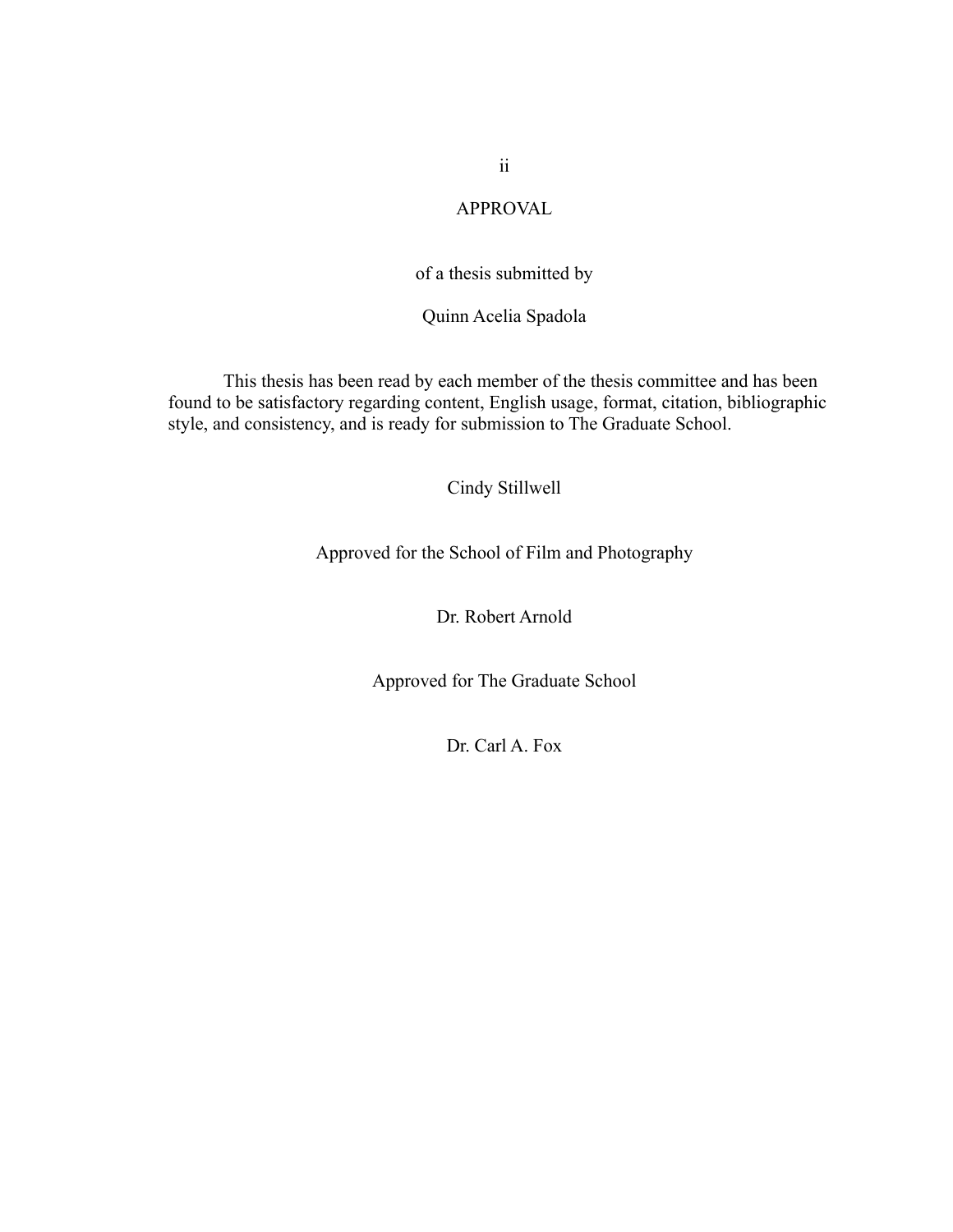## STATEMENT OF PERMISSION TO USE

In presenting this thesis in partial fulfillment of the requirements for a master's degree at Montana State University, I agree that the Library shall make it available to borrowers under rules of the Library.

If I have indicated my intention to copyright this thesis by including a copyright notice page, copying is allowable only for scholarly purposes, consistent with "fair use" as prescribed in the U.S. Copyright Law. Requests for permission for extended quotation from or reproduction of this thesis in whole or in parts may be granted only by the copyright holder.

Quinn Acelia Spadola April 2011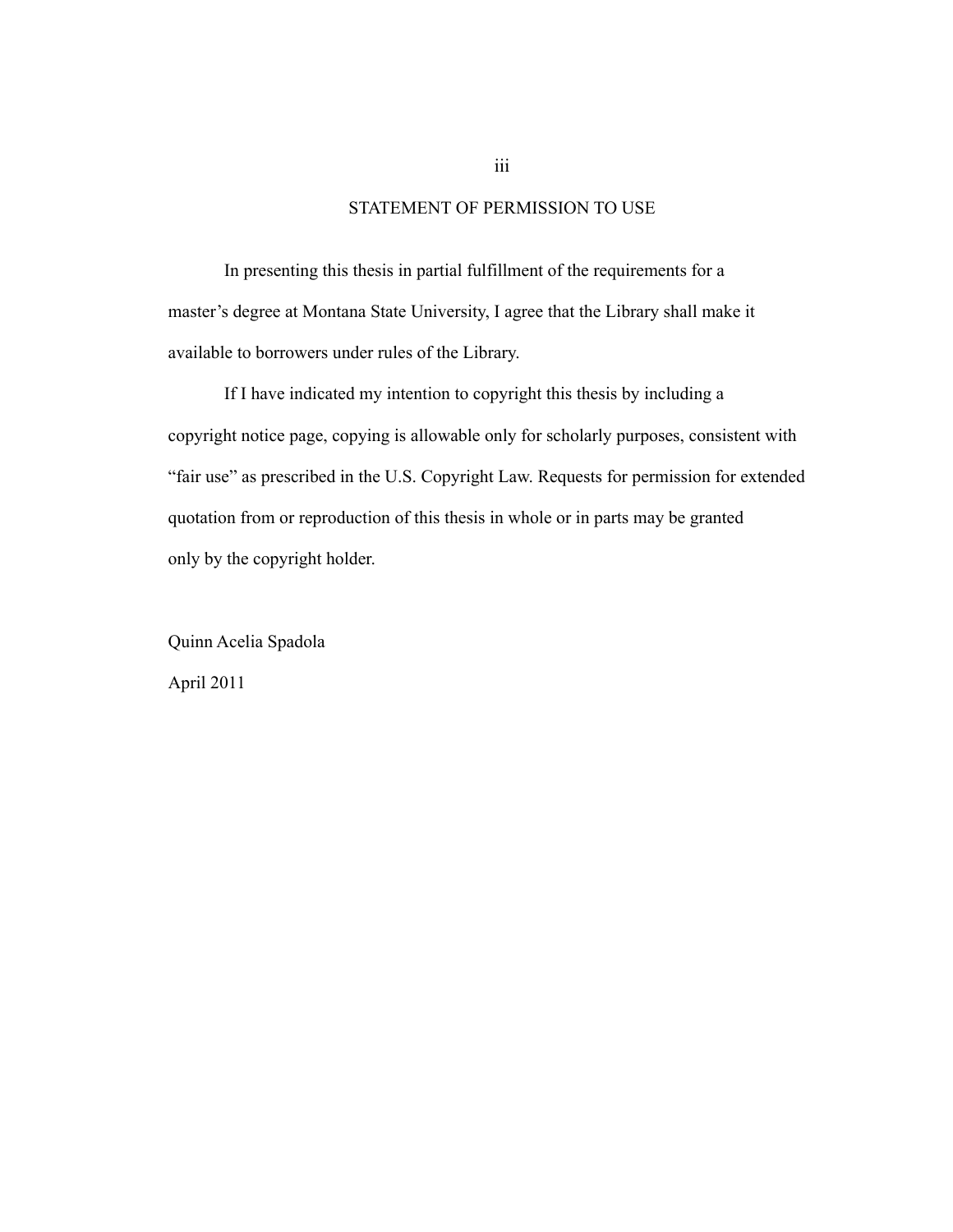# DEDICATION

# For Craig

iv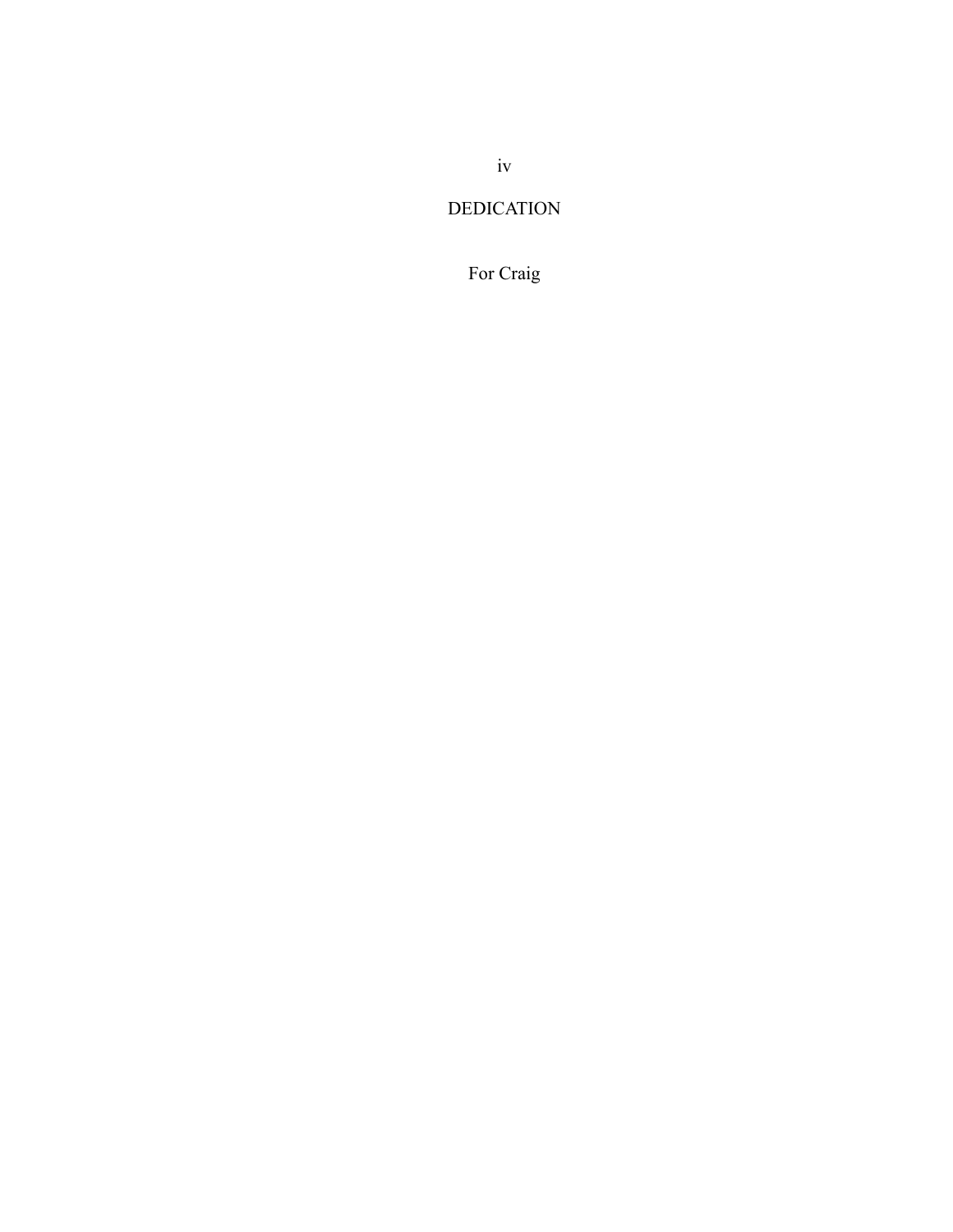# TABLE OF CONTENTS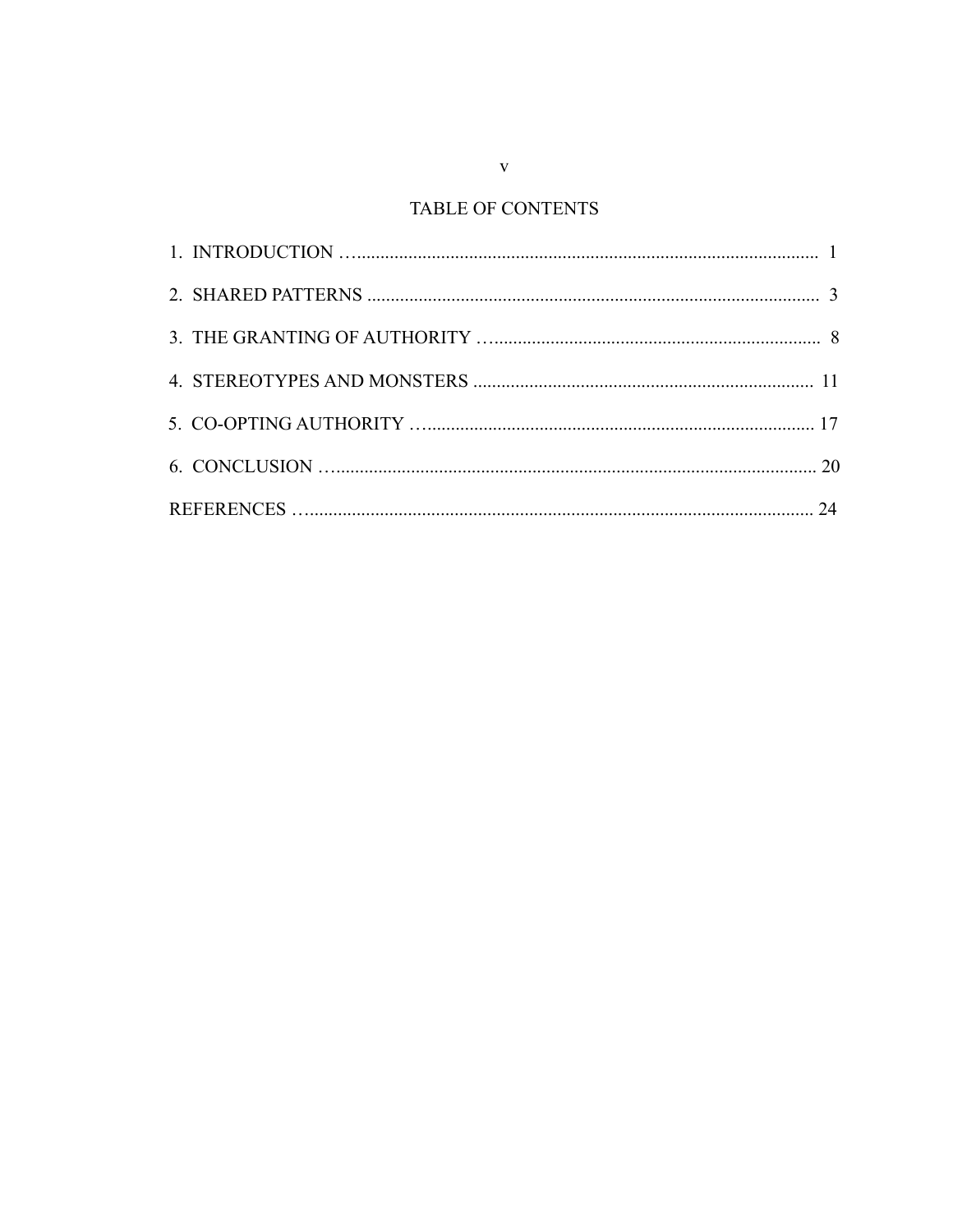### ABSTRACT

This paper examines the relative lack of female filmmakers and physical scientists through the lens of authority. I argue that authority comes from other's confidence in one's ability to be a scientist or filmmaker. This confidence is, in part, related to how well a person fits a stereotype and belongs to the social group deemed to own the knowledge needed. Due to their analogous histories of development, the stereotypes of a scientist and a filmmaker are remarkably similar and designed to exclude women. As a result, women are not granted authority in these fields as readily as men. Some women have found ways to co-opt authority and become successful. However, until they are deemed rightful owners of the knowledge of scientists and filmmakers, women will be underrepresented in these fields.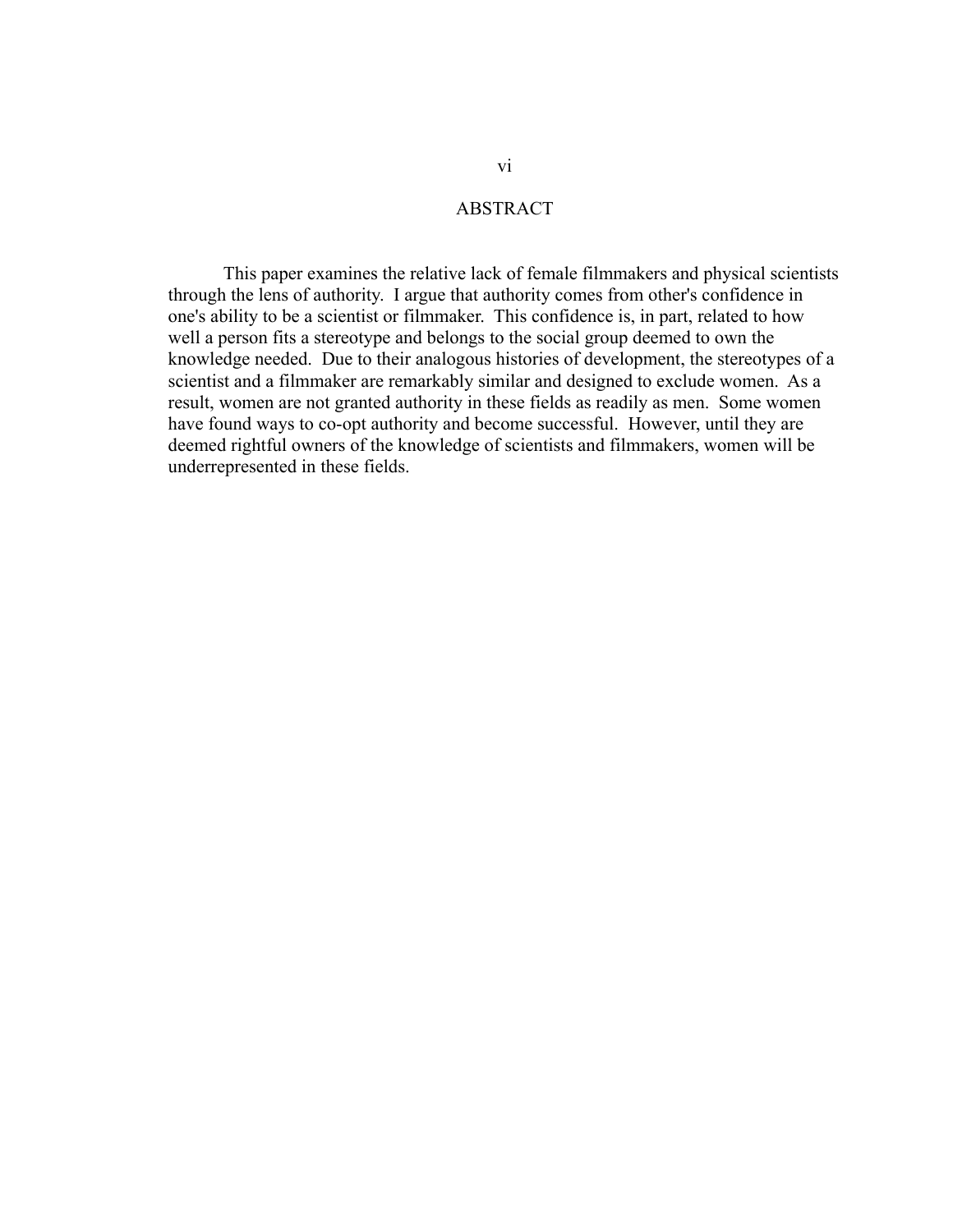### INTRODUCTION

Most people see science and art as two very different disciplines. One is concerned with objectivity, data, and truth, while the other values subjectivity, personal expression, and creativity. However, having received training in both physics and filmmaking, I have begun to see similarities between the two fields. I believe these similarities are implicated in commonly-held and nearly-identical stereotypes about who can be a scientist or a filmmaker. These stereotypes, in turn, affect the level of authority men and women grant to participants within these fields.

To begin my argument, I will compare academic physical science and filmmaking, (concentrating specifically on the role of the director) through their shared patterns of historically excluding women. I will then address how social agents, such as scientists, filmmakers, the general public, grant or withhold authority based on knowledge ownership. This will lead to an analysis of the stereotypes, both within science and film, and outside observers, that people use to describe the practitioners as related to who is granted authority. I will include a discussion of how the patriarchal hegemony uses the monster narrative to shape the portrayal of certain directors and scientists, serving not-sosubtle agendas of social control. Lastly, I will discuss the methods excluded groups use to attain a measure of authority. By authority I mean the ability for a trained professional, be it a scientist or filmmaker, to exercise their specialized knowledge without excessive challenges based on their association with a social group. Throughout my paper I will specifically write about women; similar arguments may apply to the exclusion and subordination of other minorities in these fields.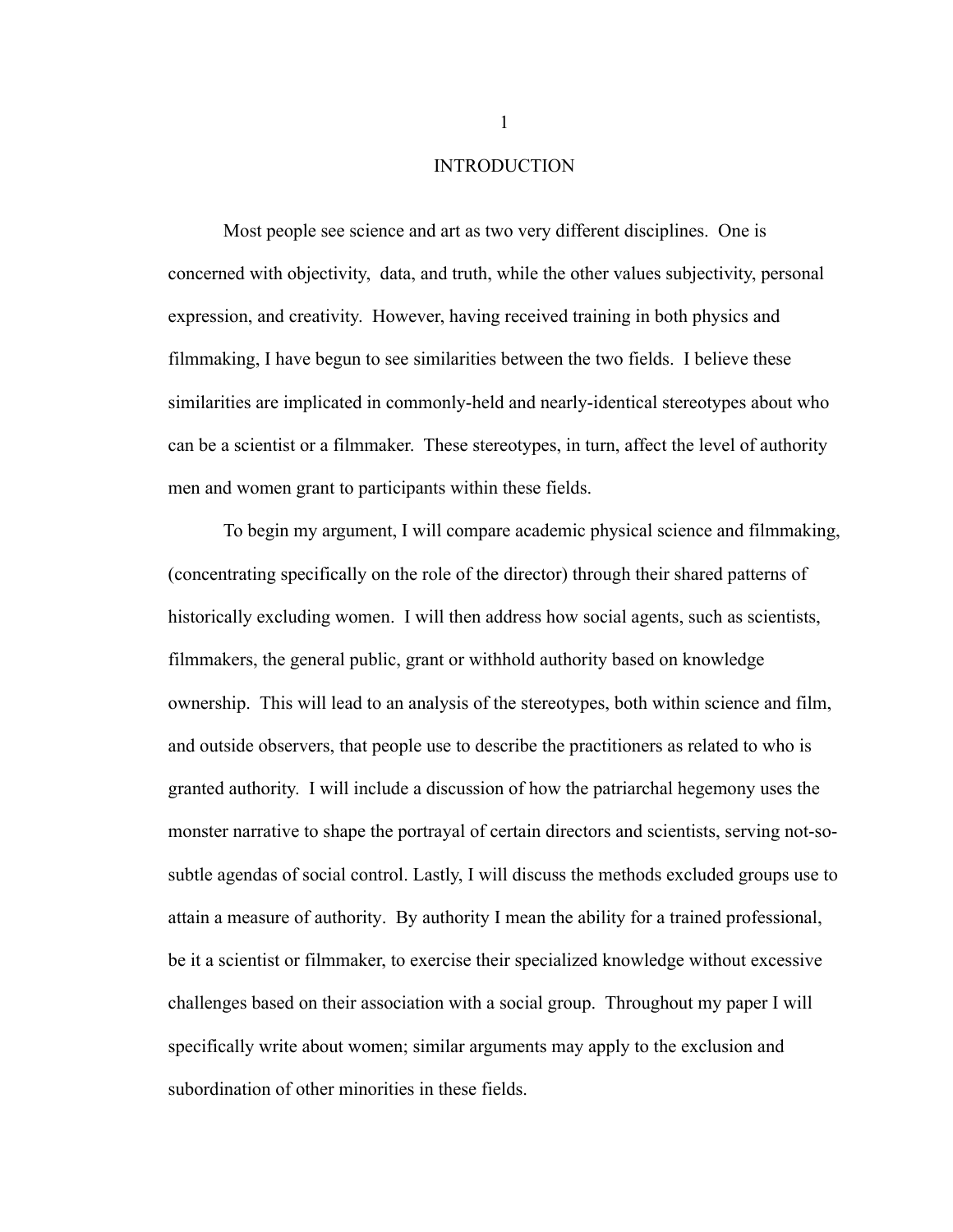To begin I am going to share two incidents from my professional training. First, when I was an undergraduate in an upper-level quantum mechanics class, my professor asked me to make a presentation on the life and work of a physicist who had made a major contribution to quantum mechanics. My professor, a history buff, provided the class with a list of names from which to choose. Out of the ten names, none were women. After class, I asked my professor if he knew of any female physicists who would qualify for the assignment. Without missing a beat he gave me two names – Maria Goeppert-Mayer and Lise Meitner. Goeppert-Mayer won the Nobel Prize in 1963 for her work on the structure of atomic nuclei. Meitner, who was instrumental in the discovery of nuclear fission, was nominated for the Nobel twice by Albert Einstein and Niels Bohr, yet my professor did not included either Meitner nor Goeppert-Mayer. Secondly, while preparing for writing this thesis I looked for books and articles written about film directors. While reading one of the books I found, I kept turning to my husband and saying "Did you know a woman directed *Fast Times at Ridgemont High? Real Genius? Near Dark*?" Is the similarity between these two anecdotes – the exclusion of Goeppert-Mayer and Meitner from undergraduate physics Valhalla and the general near-silence about the work of female directors – a coincidence? Or are both rooted deeply in the mechanisms by which we construct and award authority, credit, and prestige?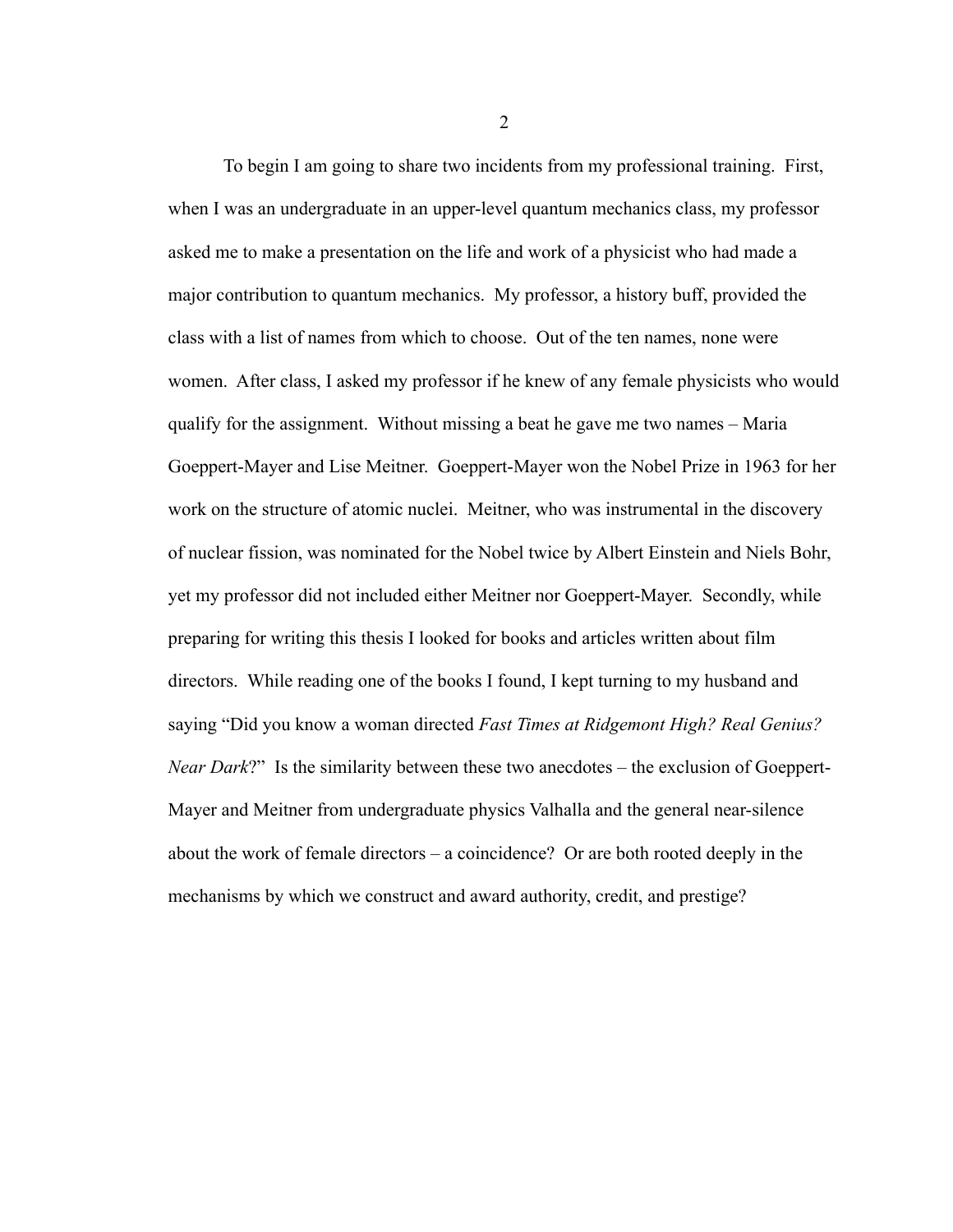#### SHARED PATTERNS

Filmmaking and scientific research have gone through similar trajectories of growth and formalization. Film history often begins with Muybridge, the Lumière Brothers and Thomas Edison. Motion picture was a novelty and filmmakers just had to point and shoot to create films audiences would watch. Filmmaking became grounded in a studio system in the 1920's, creating a hegemony against which future film movements have been defined. Prior to studio standardization of filmmaking there was a surprising (to me at least) number of women involved in filmmaking. Film historian and curator, and filmmaker Radha Vatsal illustrates in her essay "Reevaluating Footnotes: Women Directors of the Silent Era," how, due to its novelty and uncertain future, early filmmaking was open to women but became closed off once it grew more established. She relates "the often-quoted story [that] had he realized that moving pictures were going to spawn their own lasting industry, Léon Gaumont (founder of Gaumont Film Company) would never have allowed his female secretary, Alice Guy, to make films" (120). Many consider Alice Guy, later Alice Guy-Blaché, to be the first female director. Silent film historian Anthony Slide has made the claim that "between 1911 and 1920 women were directing films as often and as well as their male counterparts" (Hurd 1).

Once filmmaking became institutionalized in studios, the studio model was further entrenched by film schools that taught the techniques and attitudes required for success in the studio system (Sabal). Students took on studio roles of producer, cinematographer, editor and the "mythic . . . director [who has] a vision and spirit that endows the life of the movie" (Sabal 6). While some directors shy from the idea that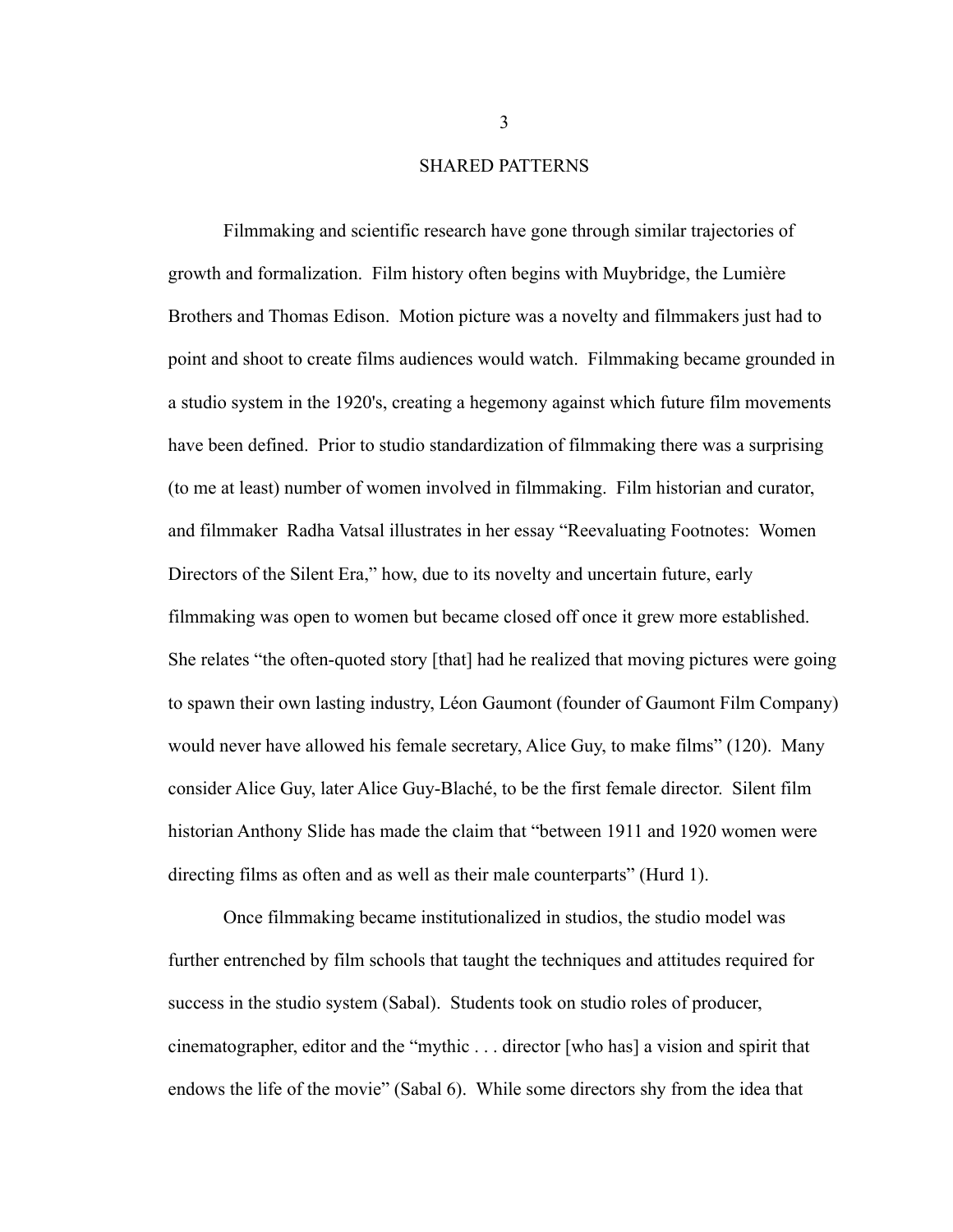their personal vision makes a film, others seem to embrace it. Roman Polanski, for example, told Joseph Gelmis, "to me the director is always a superstar. The best films are best because of nobody but the director. You speak of *Citizen Kane* or *8 ½* or *Seven Samurai*, it's thanks to the director who was the star of it. He makes the film. He creates it" (6). Richard Lester stated it even more strongly,

A director's job in this period of filmmaking – and I know that this may change, as it has in the past – is to be an absolute dictator and produce a personal vision on a subject that he has chosen. He is paid too much because he has that responsibility, and what the people who pay him are buying is that personal vision. He must be absolutely ruthless in producing an accurate vision. He must be a dilettante and interfere in every part of the production and it must finally succeed or fail on the success or failure of his own personal vision (6).

These ideas drive some students, despite "not know[ing] what a director does, [to know] they want to be one" (Sabal 8).

Scientific inquiry initially belonged to the wealthy men and women who had the time and resources to carry out research in their homes. The institutionalization of scientific research occurred when humanists, such as Galileo, with a desire to exchange research in the form of papers and standardize curricula, worked to take it out of attics and salons and place it within the walls of a university. The move began during the late Middle Ages, with universities being modeled on monasteries. A respect for tradition helped to exclude women from some universities into the  $20<sup>th</sup>$  century (Schiebinger). The university system changed the requirements one needed in order to be a credible scientist. No longer could a person undertake research in their home and be a scientist, they needed to attend university. This resulted in the transfer of knowledge ownership from an exclusively landed, moneyed class to people who could obtain a university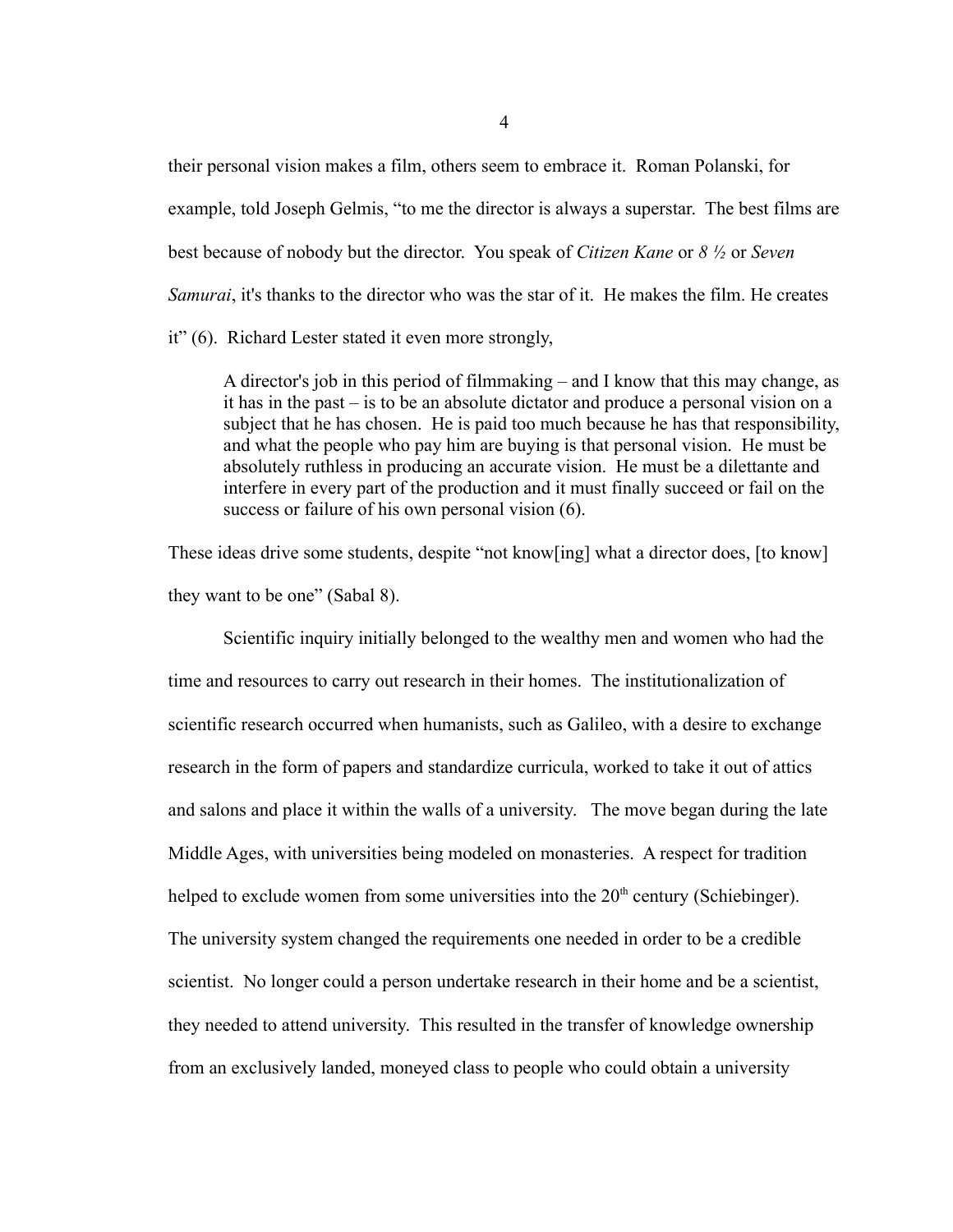degree. However, as in film, once science became entrenched in an industry, the university system, it became more difficult for women to gain access to the institution (Rolin). Once founders of universities, primarily humanists and clergy, removed science from the home (the female sphere) the "intellectual virtues of the scientist became increasingly polarized with the virtues of the woman" (Rolin 102).

By creating formalized codes the disciplines of science and filmmaking also created uniform criteria to determine who could or could not make movies or scientific discoveries. As a result, the people who did not fit the criteria of scientist or director were forgotten, perhaps intentionally. Scholars of both filmmaking and science have put energy into discovering these "lost" women (Gaines 113). Why was it so easy to forget these women and, conversely, why was it possible to find them? Today, both film and science have standard ways of displaying credit for work. Scientists list their names on articles, books, and patents, with the order often indicating hierarchy within the collaborative group of researchers. Filmmakers have credits, at the beginning and end of films, with titles that explicitly state the contribution of each person involved. Acknowledging production has not always been as predictable as it tends to be today. Not many early films survive and many extant examples are missing their credits altogether. Often films were recut and producers and distributors would only include the credits they deemed important: title of the film, production company, copyright information, etc. Many of Alice Guy-Blaché's short silent films list only her production company and the film title. Another example was silent film era actress Mabel Norman, who, it was announced in a December 1913 issue of *Moving Picture World*, "is in the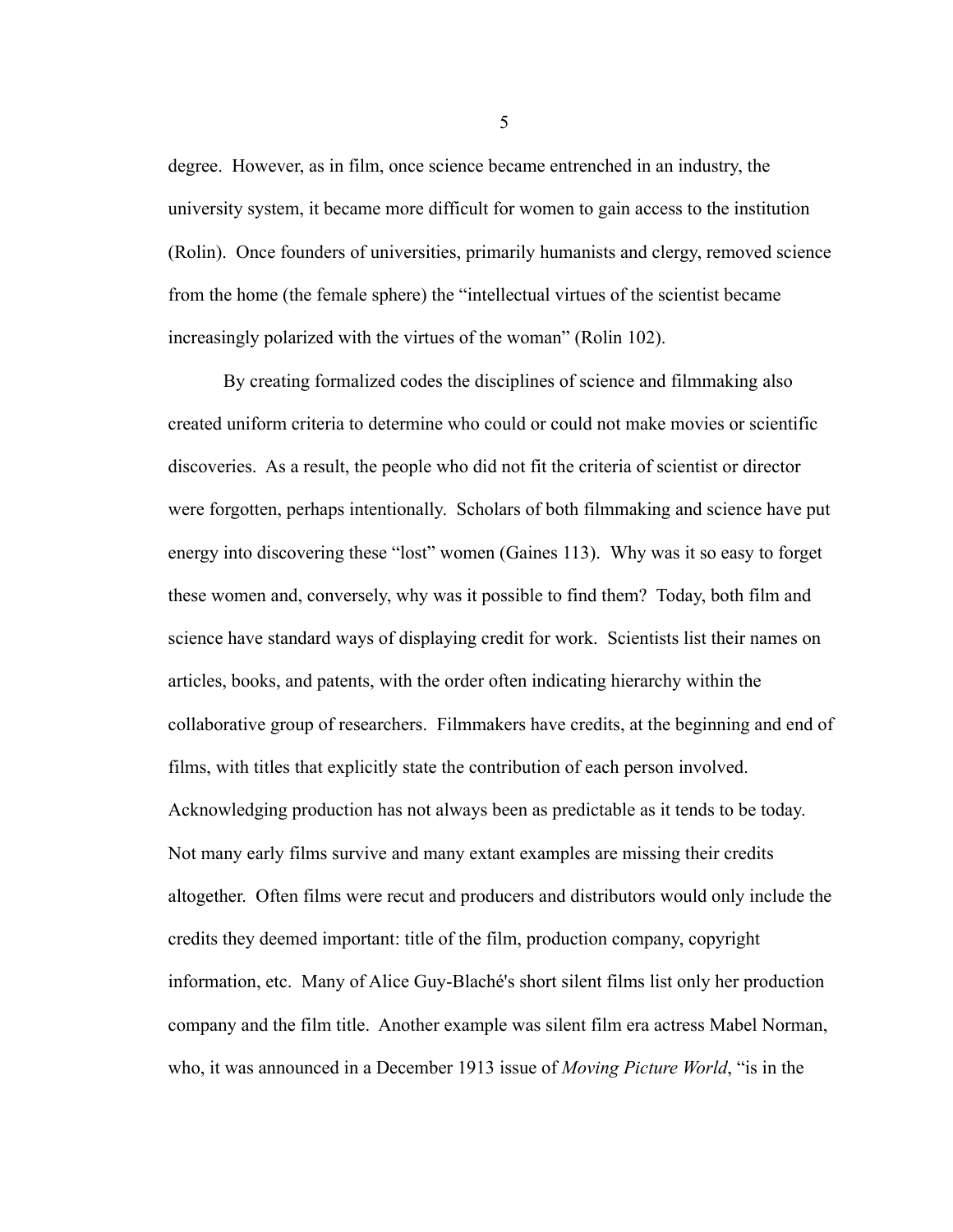future to direct every picture she acts in" (Vatsal 123). Vatsal lists all the reasons why it is difficult to establish a definitive filmography for Normand or any other director during the silent film period:

the fact that there is not enough detailed information available to make the judgment calls necessary; that the films were so popular they went through many hands, and along the way were recut and retitled, so the same title exists in many different versions; and as the films as well as the interviews with Normand and other members of Keystone gang suggest, these shorts were rapidly put together in a freewheeling and improvisational manner that doesn't leave much room for a "director" in the conventional sense (124).

To complicate Normand's situation further, she regularly costarred with Charles Chaplin, who claimed to direct himself. His recognition surely biases viewers of *their* work.

Within science there is actually a term to describe the over-recognition of someone based on their fame rather than on their actual contribution. It is called the Matthew Effect, after Matthew 13:12, "For whomsoever hath, to him shall be given, and he shall have more abundance." A second effect, the Matilda Effect, was named after the second part of 13:12, "but whomsoever hath not, from him shall be taken away even that he hath." This describes how people without much of a reputation will continue to be denied credit by people such as fellow scientists and science journalists for their work because the "Matthews" of the world have already been given it. The genders of the two names are not a coincidence. Rossiter states it well when she writes, "[t]he 'losers' in the process are often marginal figures with no solid position, central location or established disciple to battle for them or protest their exclusion, thus demonstrating that in scientific myth-making politics can play at least as important a role as the work itself" (326). She then lists a number of women who were excluded from credit. There is Trotula, a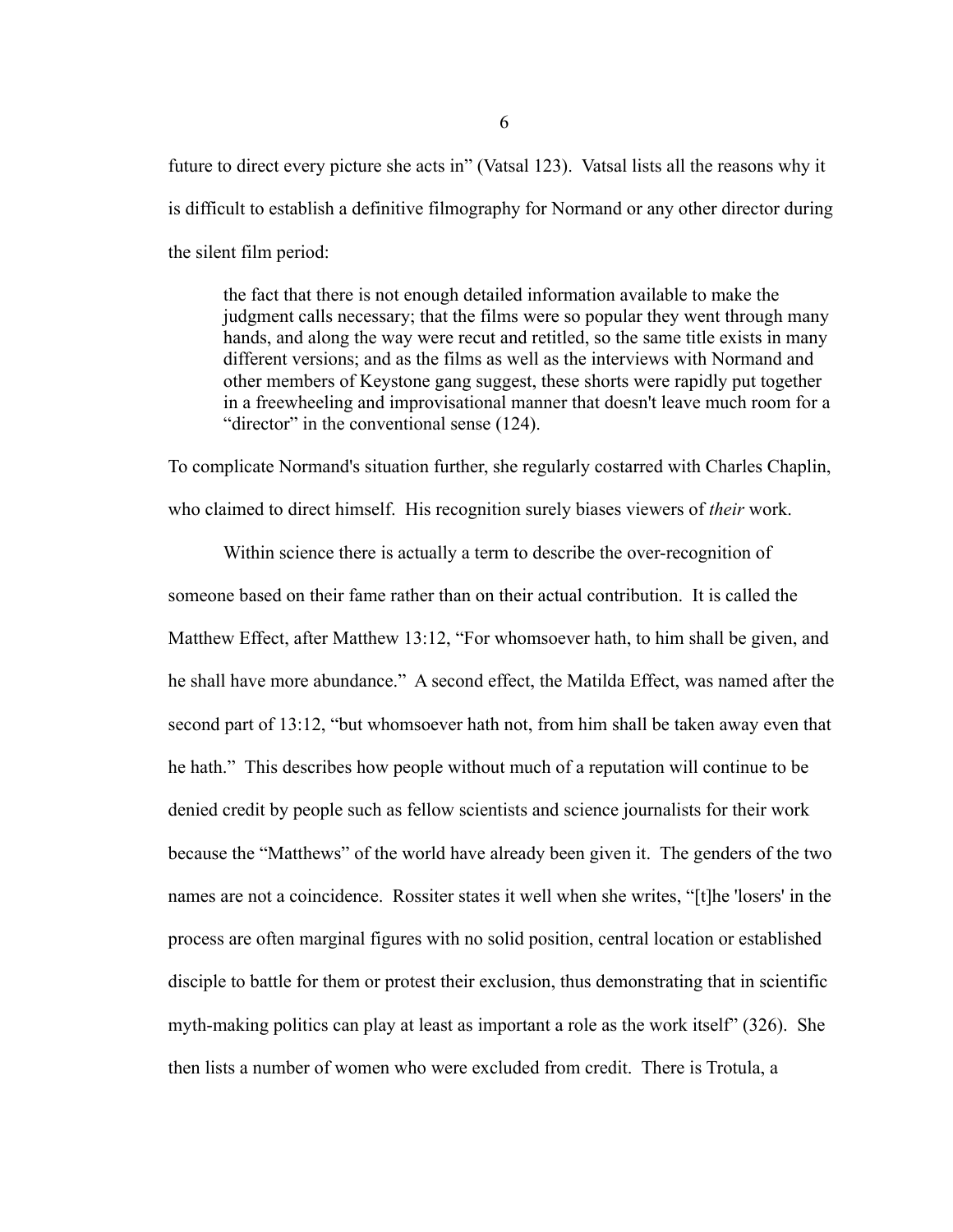physician from the eleventh century whose treatment and cures of women's diseases was written about extensively by her husband and son, both physicians. Her "re-discovery" as a female scientist hinges on these early descriptions. A monk, transcribing her work a century later, could not believe a woman could accomplish so much and masculinized her name (Rossiter 328). Some women chose to publish under masculine pen names in hopes that this would cause their work to be taken seriously (Alic). Unlike in film, where a married name often just gave another option for a woman to be credited under, women scientists who married male scientists could suffer the fate of Matilda while their husband got a bump thanks to Matthew. After biochemist Ruth Hubbard's husband George Wald won the Nobel in 1967, science journalists began to attribute her independent work before and during their marriage to him (Rossiter 330).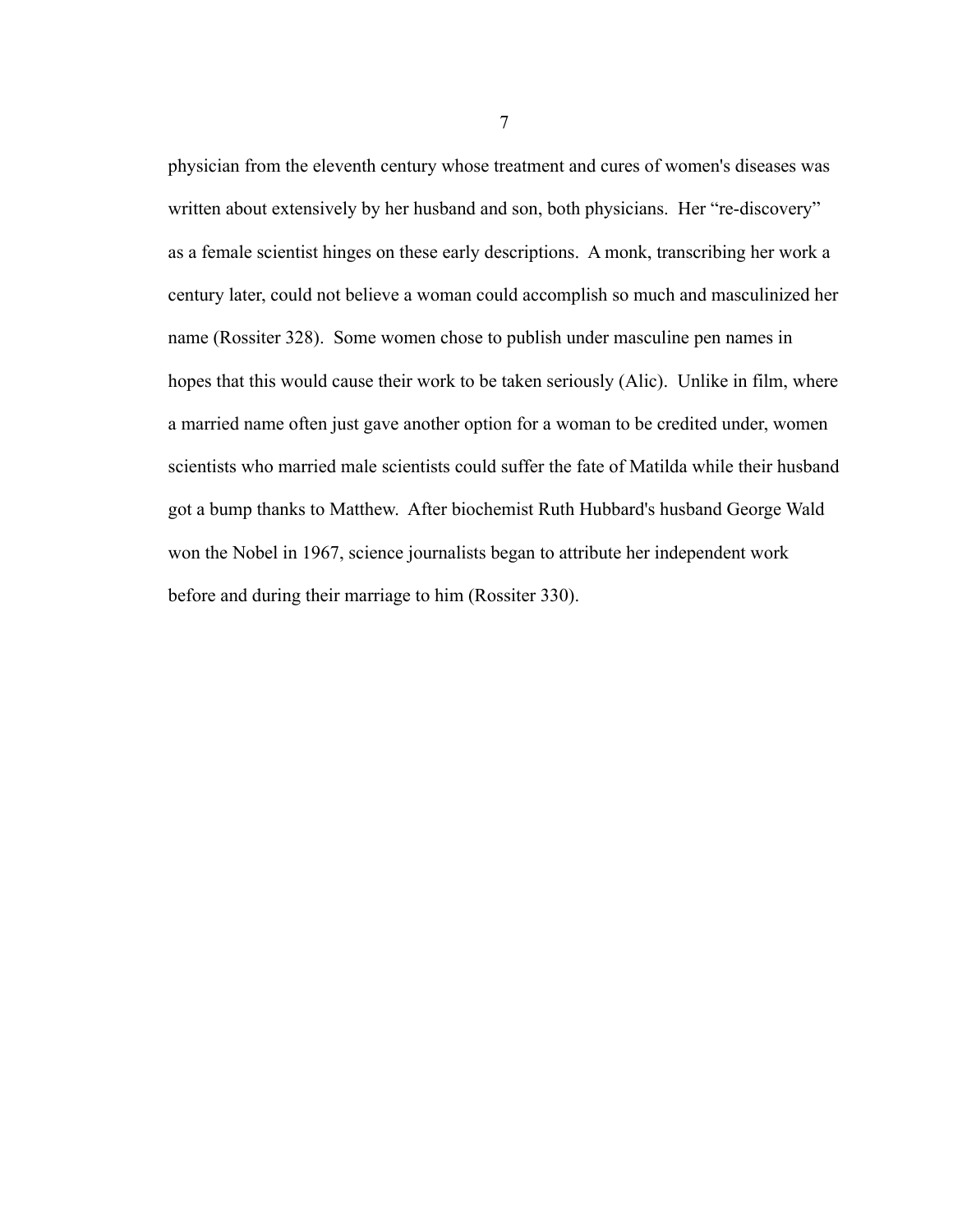#### THE GRANTING OF AUTHORITY

Can confusion over names and the Matilda/Matthew effect really explain why women seem so easily forgotten by history? I think this forgetfulness hides an underlying cause for the lack of female directors and scientists in current work. The absences of a historical record also reinforces the reason why there are so few; they lack authority in these fields. The authority to do something does not only come from one's education or experience – other people grant it. This is especially true in collaborative enterprises such as science and filmmaking, in which the social status within the creative group can affect authority and effectiveness.

Latour and Woolgar write about how scientists accrue credibility, which in turn gives them authority. They include in their definition of credibility "personal influence based on the confidence of others" (Latour 194). They emphasize that the opinions of others, not just about the data published but of who published it, effects how much credibility a scientist is given. In one example Latour and Woolgar give, a scientist is not surprised when a technique another has recommended fails. He says his lack of surprise is due to his previous experience with the other scientist and that the other's data made him "feel uncomfortable" so he never expected the proposed technique to work (Latour 202). His expectation of failure underscores the fact that the "credibility of the proposal and of the proposer are identical" (Latour 202). This connection between proposer and proposal stems from the belief that "the people who know are those who are supposed, or are authorized to know" (Mukerji 64). Latour and Woolgar unfortunately ignore influences on credibility that are not directly related to scientific output, monetary gain in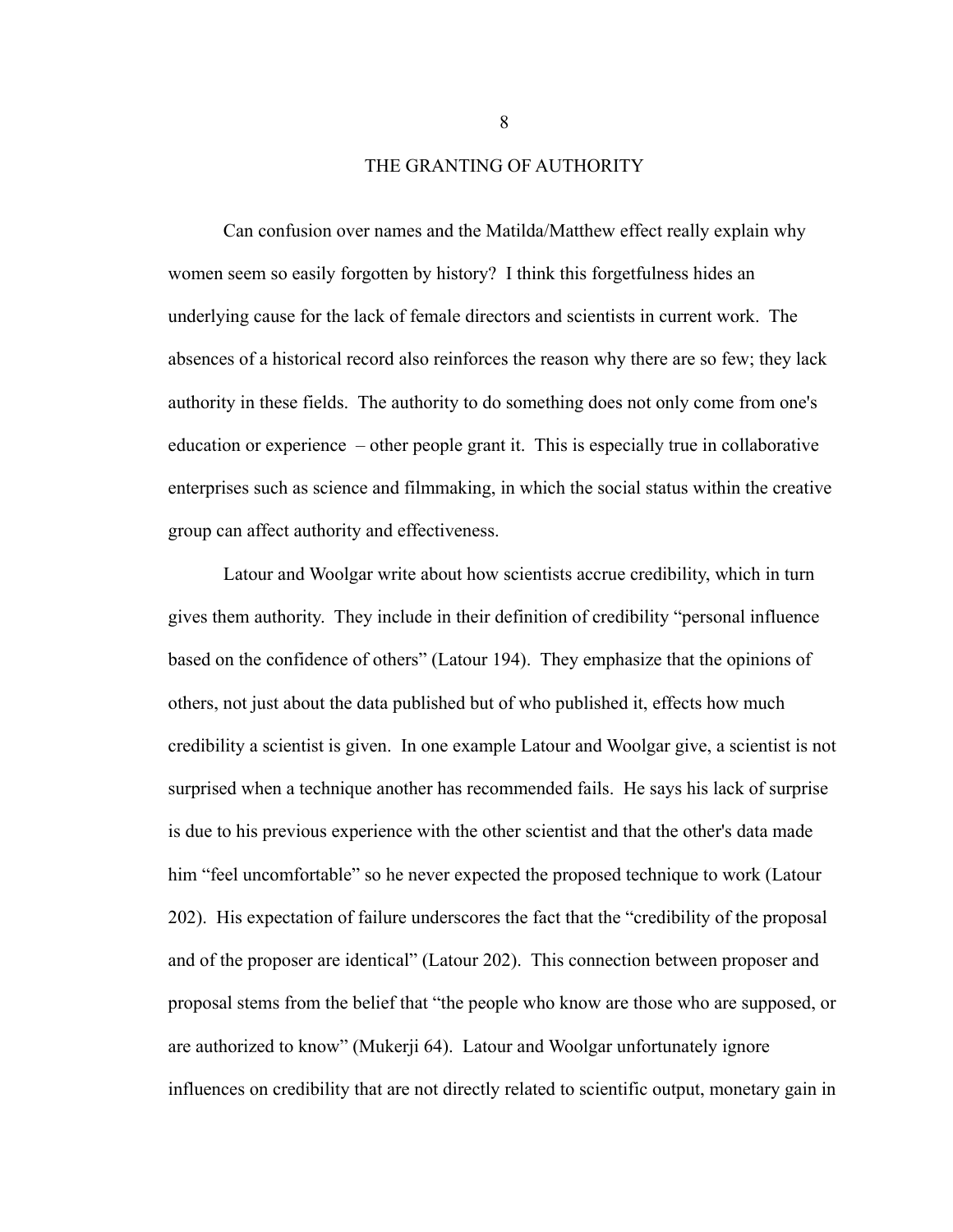the form of grants, or academic lineage. In doing so they fail to recognize the consequences of "groups own[ing] bodies of knowledge" (Mukerji 64).

A corollary of knowledge ownership states that people belonging to a group whose claim to ownership of a body of knowledge is widely recognized by the patriarchy (both men and women) will be granted the authority to know and those outside that group will not, regardless of their actual knowledge. As a result, if more than one person claims knowledge, the authority to know goes to the "person who can display the most appropriate social characteristics relevant to the issue at hand" (65 Mukerji). Within a collaborative effort, be it scientific research or film production, each person belonging to the creative group also belongs to a societal group. This broader societal affiliation often determines which knowledge each person owns. This knowledge claim comes from a societal group's "social history and present social position" (Mukerji 66). Therefore, as Mukerji states, "since authority over knowledge is related to activities and position outside of a group we can use it to link internal processes to both internal and external social definitions of group members" (67). These two points – the connection between authority and knowledge and the societal context-dependence of knowledge ownership – relate directly to why female directors and scientists are less common than male ones and the women who work(ed) in those fields are often overlooked by historians, practitioners in their fields, etc.

A blatant example of how these connections play out is the story of Dr. Barres. Barres attended the Massachusetts Institute of Technology, works at Stanford University, and is a female-to-male transgender. He underwent the transformation during his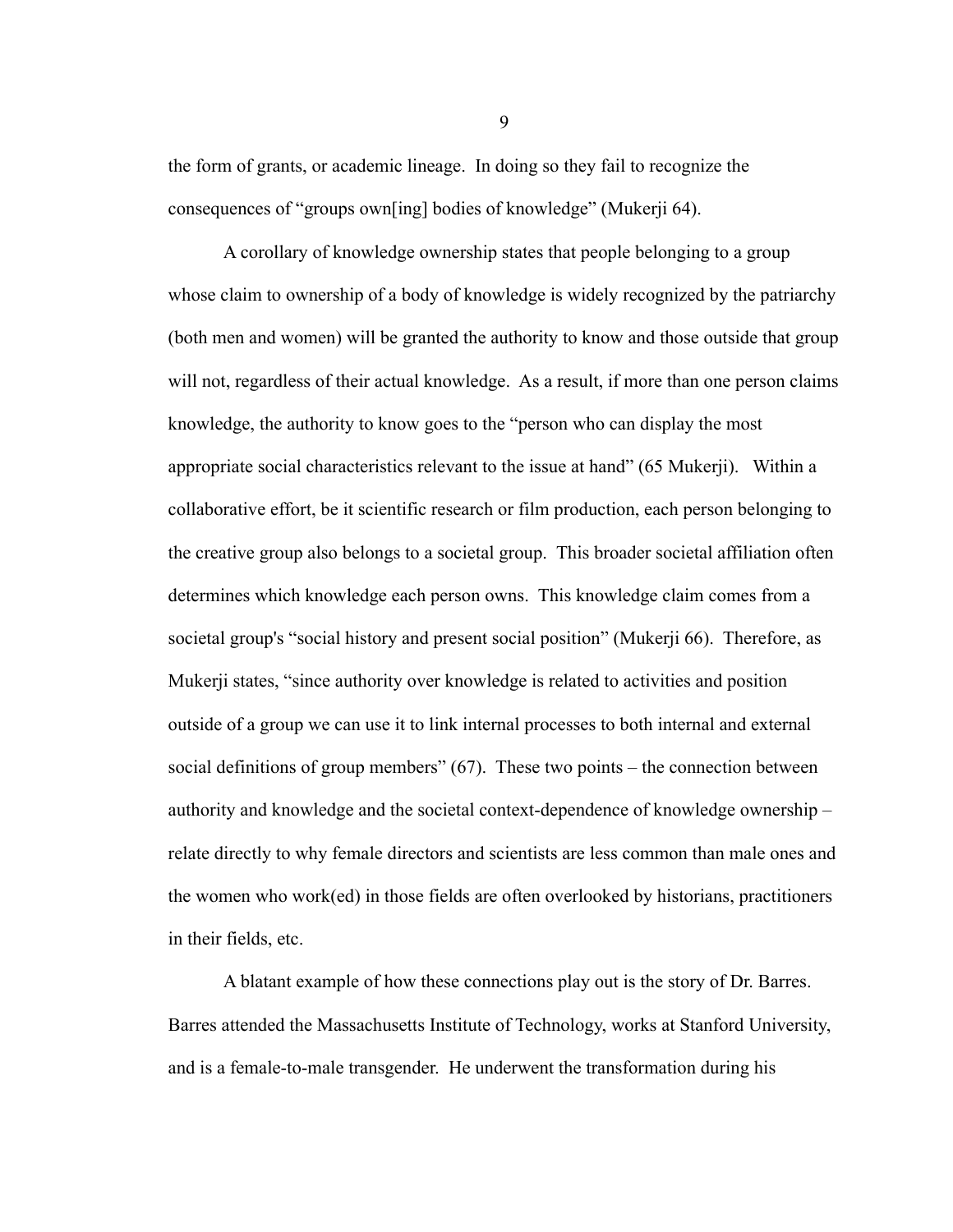scientific career and is therefore uniquely able to testify to the (knowledge-independent) differences in the treatment of female and male scientists. He once overheard a fellow professor, unaware that the female Dr. Barres he knew of and the male Dr. Barres he just heard give a seminar were one and the same, say "Ben Barres gave a great seminar today, but then his work is much better than his sister's" (Barres 134). He also states that the biggest difference he has noticed in his treatment by other scientists is that "people who don't know [he] is transgendered treat [him] with much more respect: [he] can even complete a whole sentence without being interrupted by a man" (135). While this example may lack statistical significance, it is a powerful anecdote regarding societal group affiliation and perceived authority based on gender.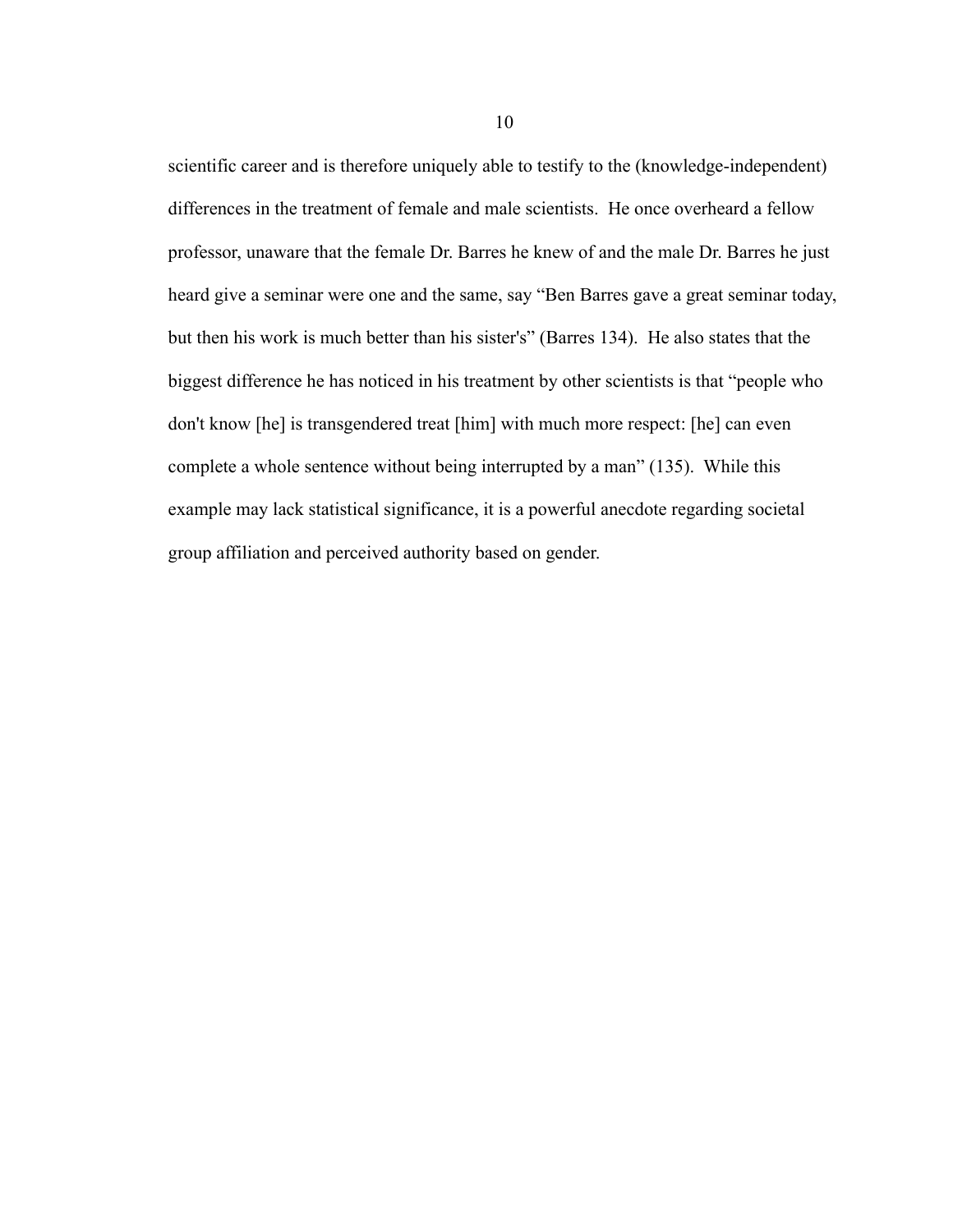#### STEREOTYPES AND MONSTERS

One can summarize the trajectory of "lost" female scientists in this manner: initially, women *did* scientific research, later they *should* not do research, and finally they *could* not undertake scientific inquiry. This shift became possible, not just because of their exclusion from formalized institutions and history, but because those same institutions defined the qualities that make a good scientist in contrast to those that a good woman should possess. Women were to be emotional, modest, and nurturing. These qualities "subsumed under the term femininity [were] barred" from science (Rolin 103). This oppositional definition of scientist makes way for a commonly held stereotype that a scientist

emanates an aura of absent-mindedness, extreme confusion, or even madness. He is more of an outsider in terms of social contacts. He is inattentive to the people around him and is uninterested in social trends and fads. He seems socially displaced. His enthusiasm for his work could almost be called an obsession. His work attitude can sometimes be completely apolitical or even scrupulous (Flicker 309).

A similar sentiment describes individuals who "have tended to define themselves as outsiders, alienated and misunderstood . . . stereotypically eccentric, obsessive, and seemingly unconcerned with daily material realities" (Citron 64). While the first quote describes a social definition of scientists, the second is from an article written in the early 1980's in which the authors explain why so few women enter film school. Throughout the article, one could replace the term "filmmaker" with "scientist" and have a paper similar to the many I've read about the retention of women in the physical sciences. Citron and Seiter point out that "[h]istorically, culturally recognized artists are men" (64).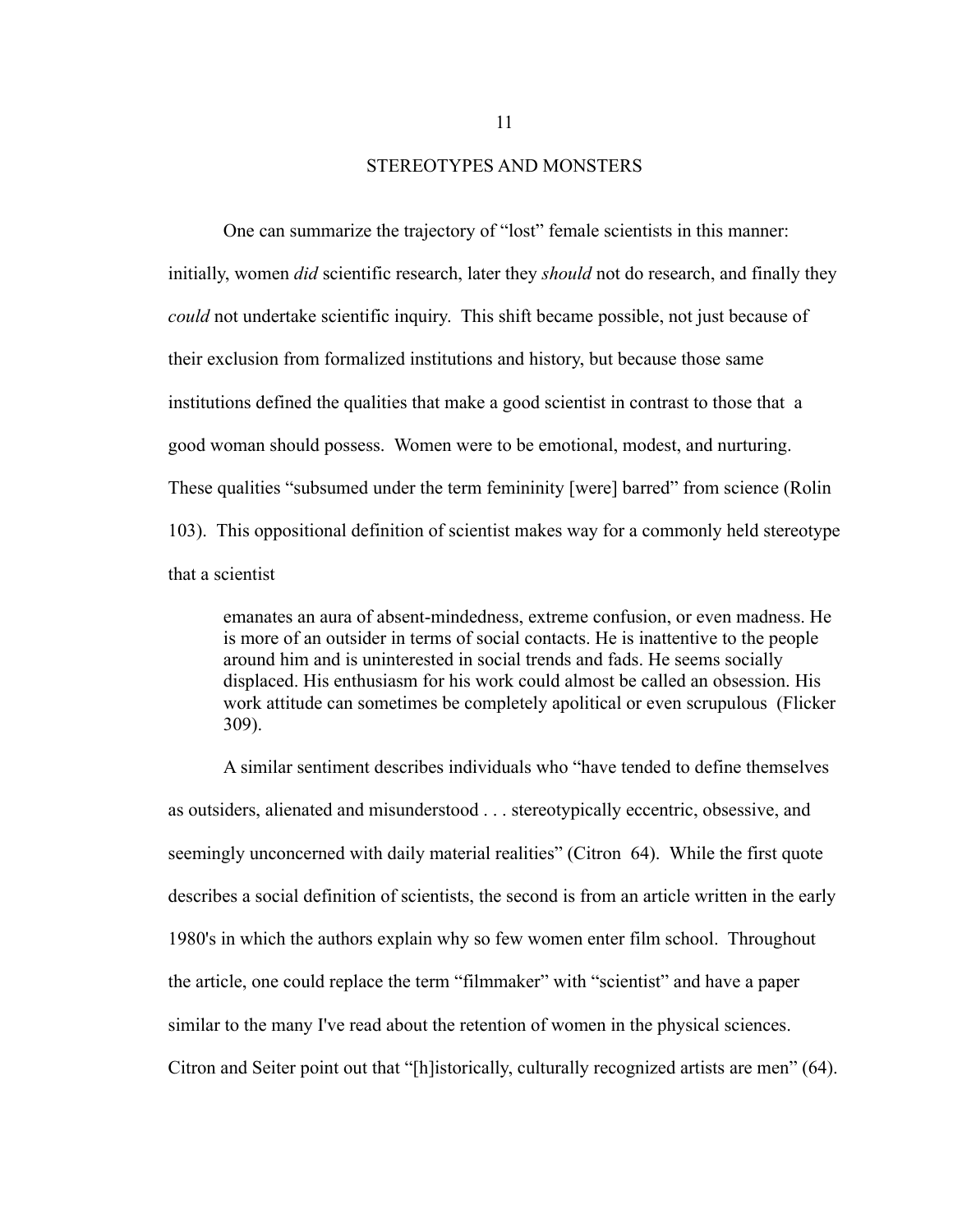They point out that women have been "excluded from participating" in the behaviors widely seen as characteristic of artists. When listing reasons why there are so few female film students in their school's film program, they include the "cultural myths about art and the artist" (61). They make it clear that because women do not belong to the social group that putatively owns the knowledge of art, they are not entering filmmaking and are therefore reinforcing their own exclusion. A study conducted by six female members of the Director's Guild of America (DGA) confirm that women are not becoming directors, the most mythic position for a filmmaker. Their study showed that between 1949 to 1979 less than 0.5% of feature films and prime time television were directed by women (Philadelphia). As a response to their findings, the DGA began keeping track of the number of days female directors work per year beginning in 1983. In 1997 the guild released their employment records and revealed women directors are responsible for working only 7% of the total number of days all guild members report (Directors Guild of America).

Often when it is pointed out that there are not many female scientists, the response unsympathetic people give is that there is Marie Curie. She is the famous, multi-Nobel prize winning scientist whom (almost) everyone can name when asked for a female scientist. She was brilliant and talented and, unlike many of her contemporaries, not in need of discovery. Kathryn Bigelow was the first woman to win the Oscar for best director in 2010 for *The Hurt Locker*. She is becoming the Marie Curie of directors, the name that should forever lay to rest the idea that women somehow are underrepresented in directing. If so many women have been forgotten and the ideal for a scientist or a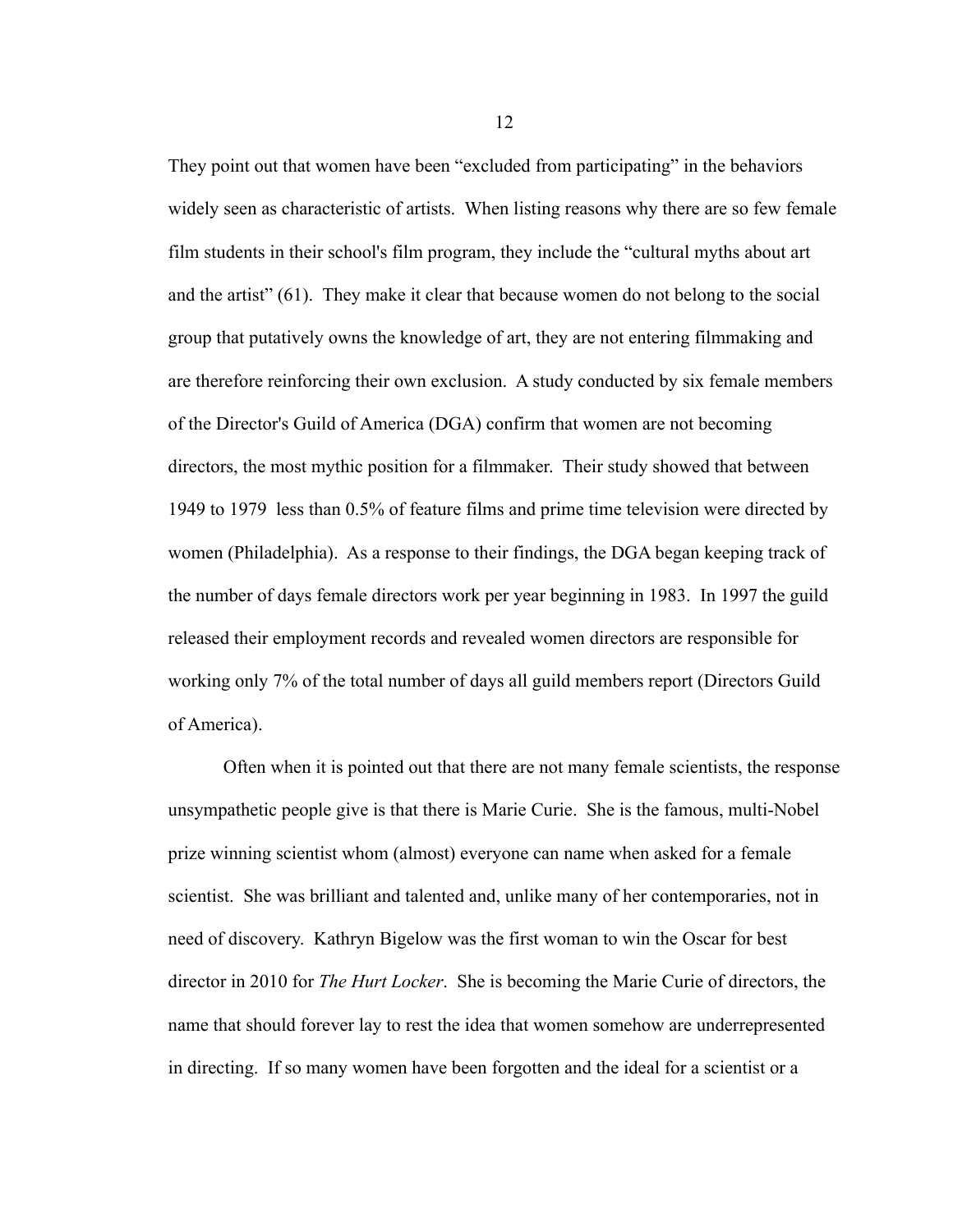director is the antithesis of what women are constantly told to be, then why is Marie Curie an icon and Kathryn Bigelow a history maker?

Perhaps they function less as models than as monsters. Edward Ingebretsen says that "the monster reconfirms the virtues of the normal for those who, from time to time, need persuading" (25). In his paper, "Monster-Making: A Politics of Persuasion," he uses the obvious and extreme example, "How is one a good neighbor? The story of Jeffrey Dahmer is exemplary in warning us how *not* to be" (25). The patriarchal hegemony needs women like Marie Curie and Katherine Bigelow in order to keep the rest of us in line. If there were no examples of female scientists or directors then there would be no one to warn us against becoming. A few, select women must be recognized in order for other women to know what *not* to do and how *not* to act. Of course their mere existence is not enough; they must be "identified – pointed out, gossiped about" in order to become monsters (Ingebretsen 26).

Marie Curie, who married a Frenchman and did all her scientific work in France after being denied a position in Poland because she was a woman, suffered from xenophobic and anti-Semitic attacks (despite not actually being Jewish) in the press after applying for a seat on the French Academy. The fact that she had won a Nobel prize for work done in France and was about to win a second did not guarantee a solid reputation (Pasachoff). She was not granted a seat on the French Academy. The press identified her with other "monstrous" groups of the time such as foreigners and Jews, in order to make clear her own monstrosity. However, the act that most inflamed the mob was when the press revealed she had carried on an affair with a married man (Paul Langevin, also a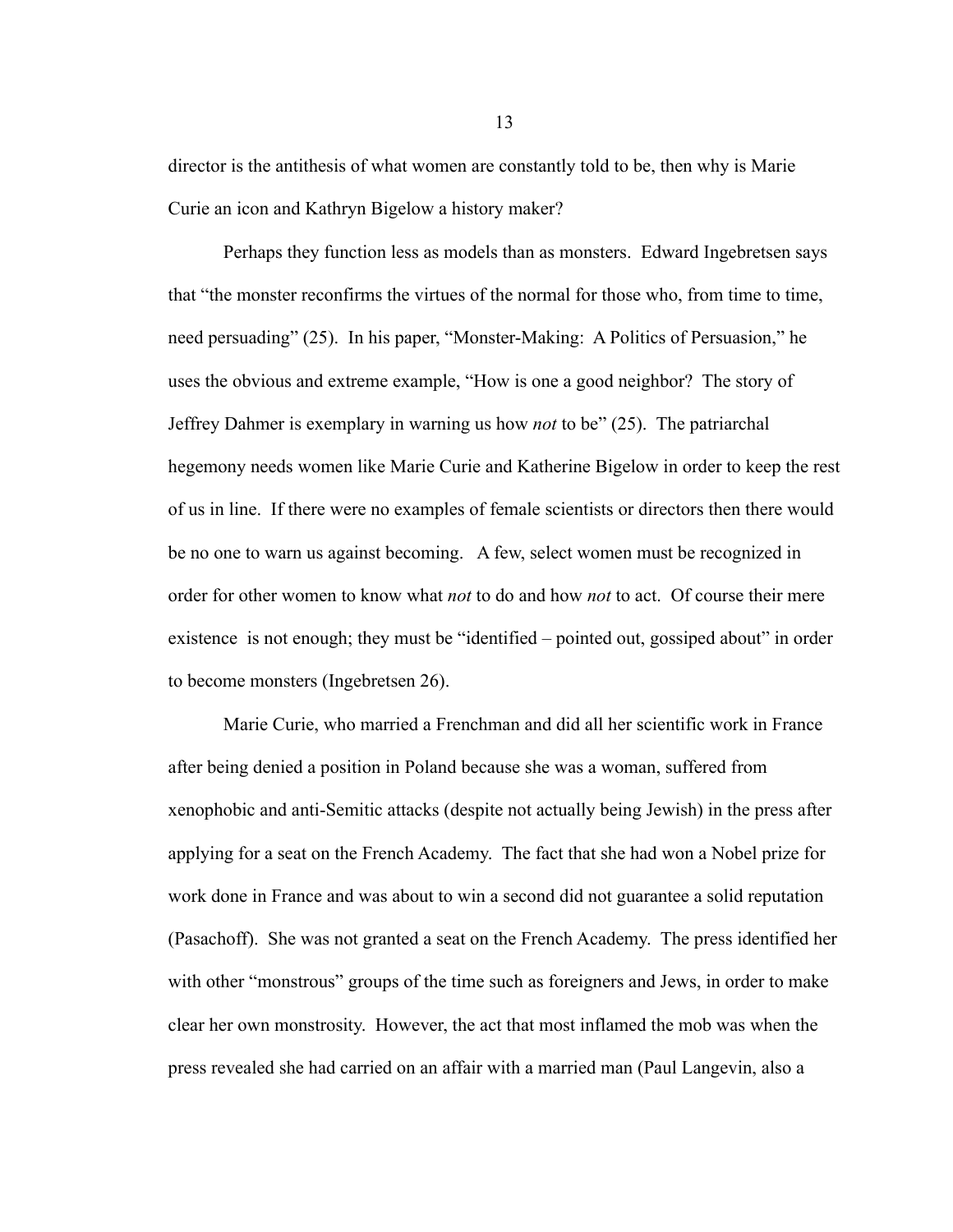famous physicist), after the death of her husband. She became a "foreign home wrecker" in the press and the Swedish Academy asked her not to attend the ceremony where she would be awarded her second Nobel Prize (Pasachoff). (I'd like to share that Erwin Schrödinger famously took one of his many mistresses to the Alps with him where he worked out his wave equations and, and as far as I could tell, the Academy did not feel compelled to comment when they awarded him the Nobel for that very work.) One newspaper editor wrote of Marie Curie, "the Vestal Virgin of radium [was] an ambitious Pole who had ridden to glory on Curie's coat-tails and was now trying to latch onto Langevin's" (Preston 42). She violated the norms of scientific professional identity by being a woman and so was classified as an outsider in an inflammatory way. She violated the norms of womanhood by having an affair and was again vilified with the added sting of claims that she was incapable of the scientific achievements she held without sleeping with a superior man.

The director Linda Yellen pointed out that when she was growing up "it was all right to look at movies but it was not the sort of thing anyone was ever expected to do professionally. . . it's not the thing a 'nice' girl did" (Miller 246). It is, therefore, no surprise that Kathryn Bigelow has also suffered from vilifying statements. Some of her peers even attack in the same manner Curie was, claiming that her success is only because of who she had married. According to David Eichler, a Hollywood producer, "[f]or years there was this feeling that she was getting her career from [James Cameron], and there wasn't much respect" (Blakeley). After her Oscar nomination, her femaleness dominated discussion of her work and its significance. Some, however, did not find her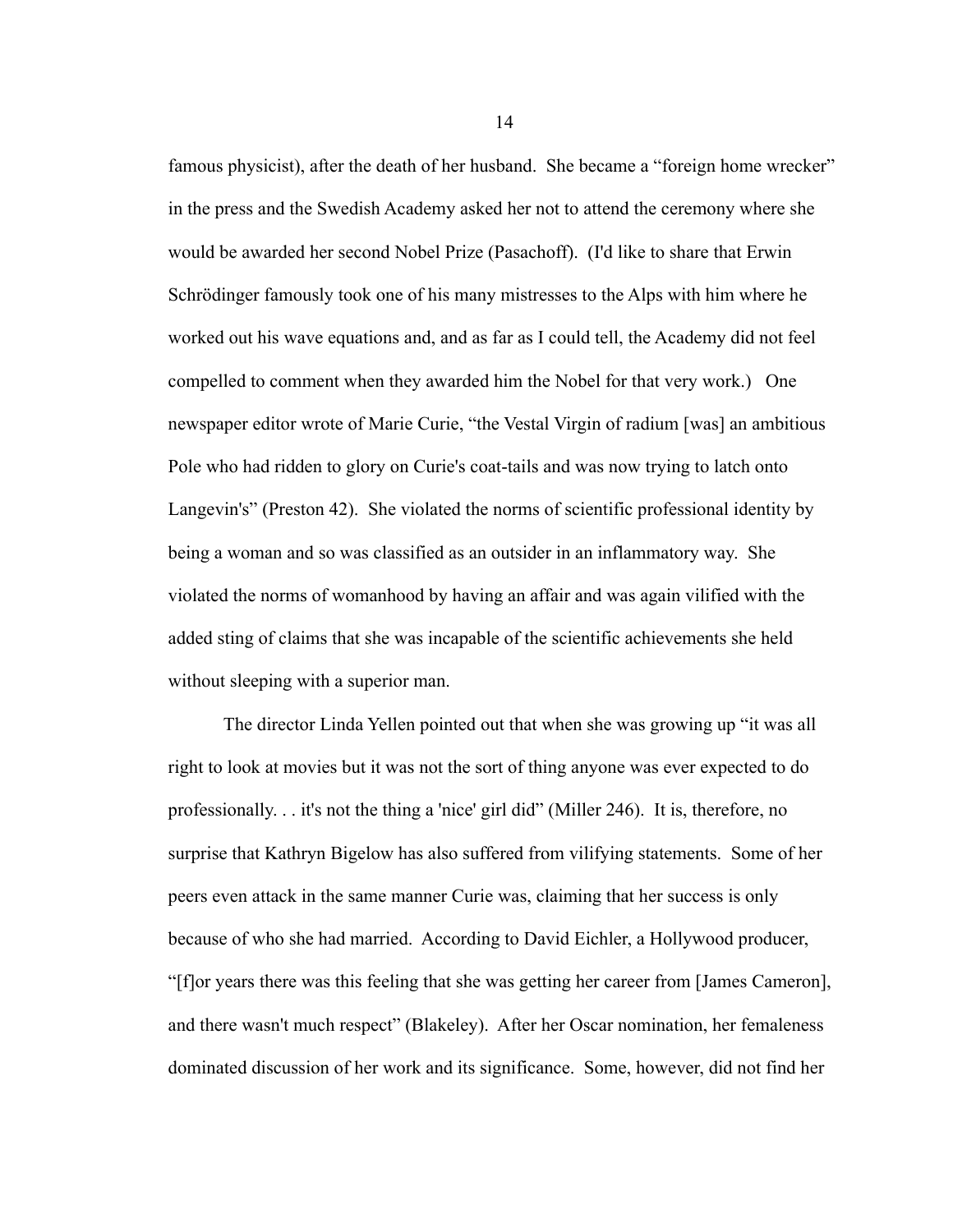adequately girly. Martha Nochimson, writing for *Salon*, dubbed her the "Transvestite of Directors" by arguing that she is "masquerading as the baddest boy on the block to win the respect of an industry still so hobbled by gender-specific tunnel vision that it has trouble admiring anything but filmmaking soaked in a reduced notion of masculinity." Once again the patriarchy, working through the media, identifies the monster woman with another "monster" group, evoking terrifying images of gender-bending mustachioed drag queens.

These untamed monsters serve as fables for women to know how not to act. I imagine that female scientists of Curie's day would have seen how she was treated and been grateful to be forgotten instead of smeared through the mud. Do today's female directors read press on Bigelow and then hesitate to take on projects that aren't girly enough?

Monster women are often very successful; there is no room for mediocrity if you want to become the exception to the rule. These women also (unwittingly) serve the patriarchy by setting the standard that all women must meet in order to be competent enough to compensate for their gender. For example, Kristen Rolin relates a story of a woman who applied for a faculty position in the Physics Department at Duke University in 1936. Rather than comparing her accomplishments as a physicist to the "merits of the other (male) applicants [professors in the department compared her work] to 'the accomplishments of Madam Curie'" (103). As the quote from Nochimson implies, will future female contenders for best director be compared to Bigelow and only measure up if they also choose films absent female perspective and heavy on the explosives? The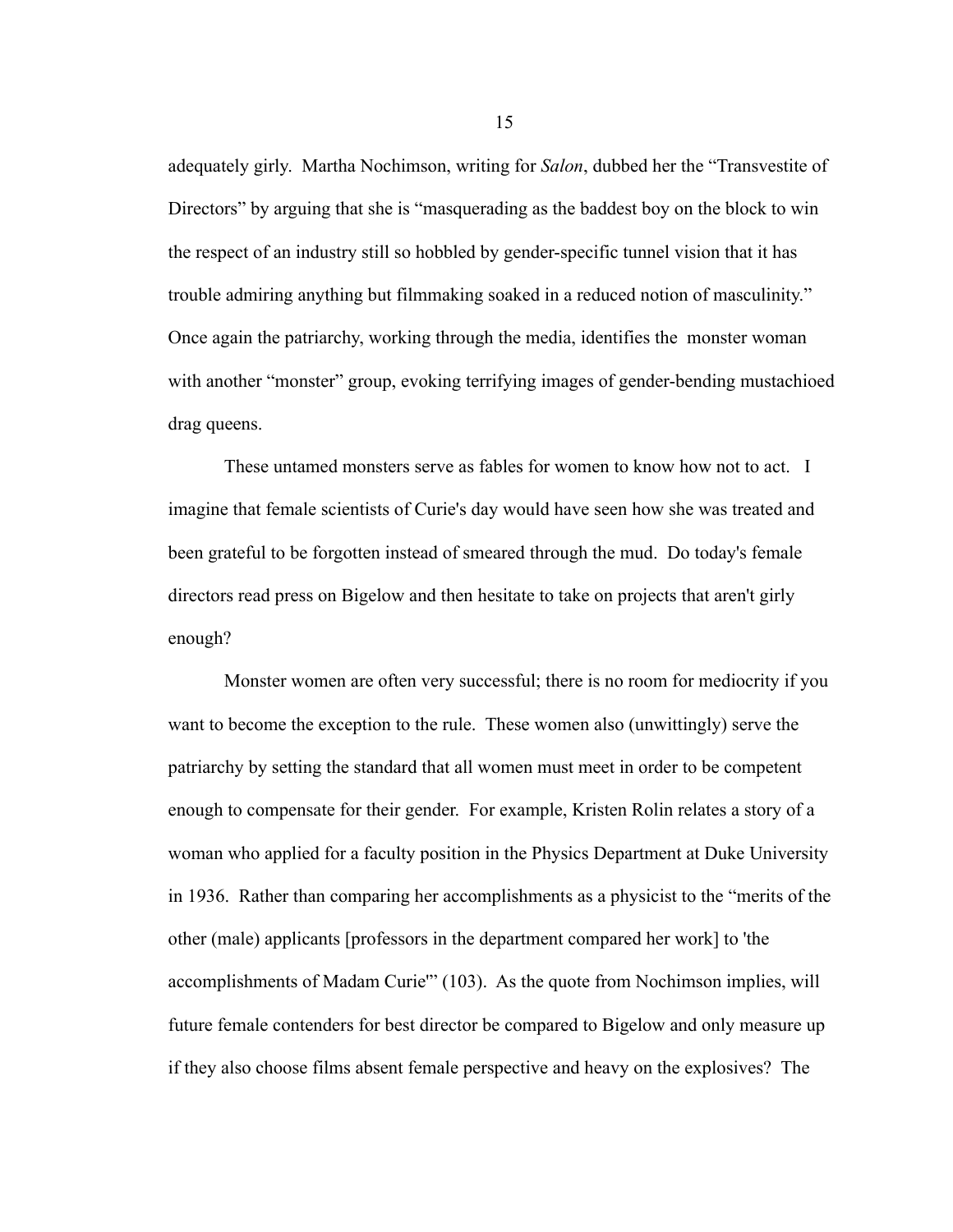director Kavery Dutta points out that when there are so few women within an industry, it is not just the hugely successful women that one has to worry about,

Sometimes, you walk into a film equipment house . . . and the first thing you trigger off is someone's story about a neurotic woman who was there last year, a woman who didn't know what she was doing. "I'll never forget that lady. She drove us crazy. . ." the story isn't directly aimed at you. Nor is the person unfriendly toward you, but when a male director walks in, he certainly doesn't trigger off stories about the one male who messed up (Miller 83).

Women must learn to beware of successful monsters and ward off association with

failures at the same time.

'The confidence of others' is not solely determined by social group membership. I do not think Latour and Woolgar were wrong to include grant money and recognition in their calculation of credibility. Nor is it wrong for a filmmaker with more previous experience to be granted greater responsibility. However, those are not the only criteria people use to make a judgment about a person's ability. If position in a historicallydefined social group plays a part in others' opinions, where does that leave people whose history was forgotten or misplaced? It can be difficult to join a group that has been defined specifically to exclude you.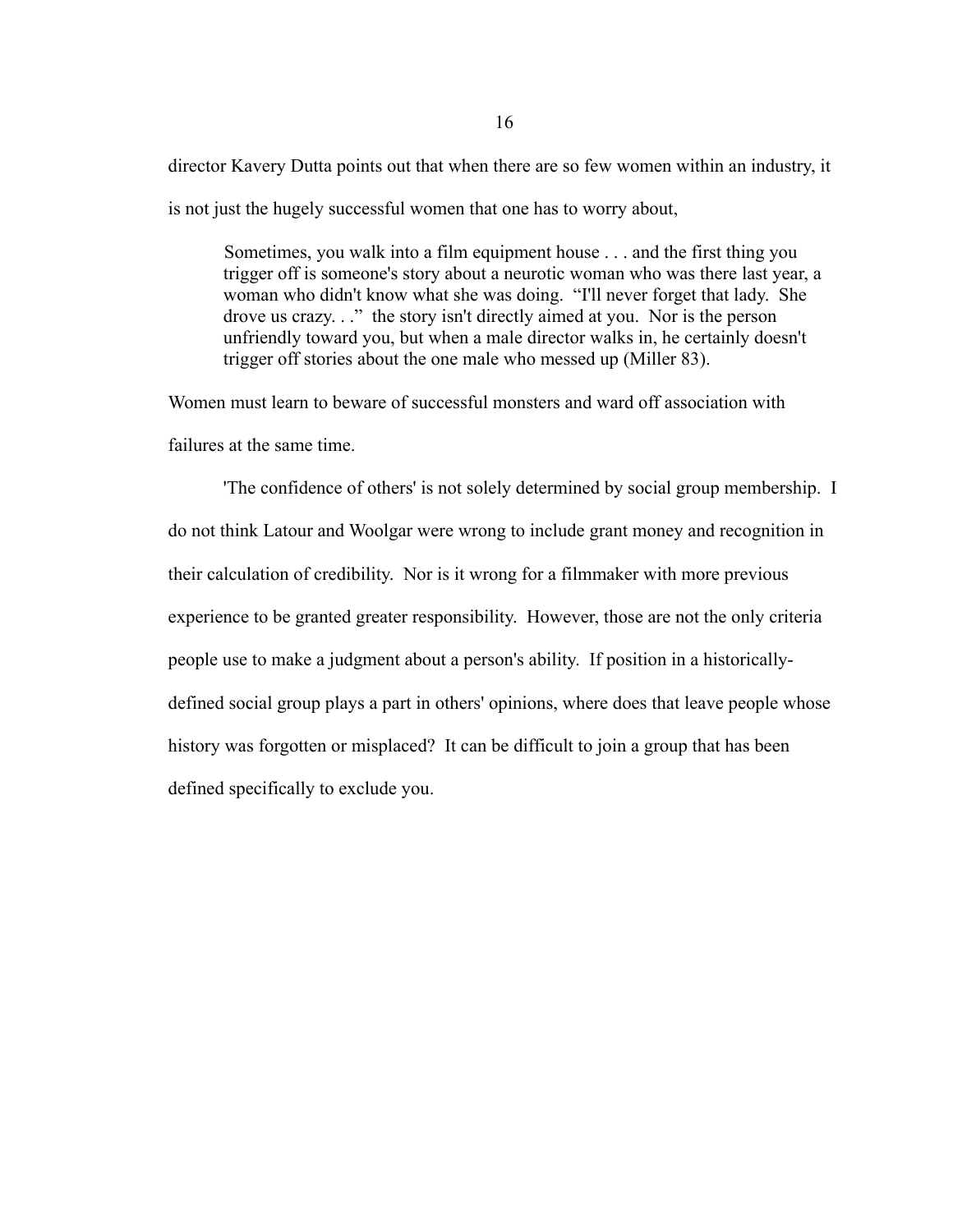#### CO-OPTING AUTHORITY

Some female directors have found one method to co-opt knowledge that might otherwise be denied them. A common theme that emerges while reading interviews with female directors is how detailed technological knowledge helps them maintain a tenuous grasp on authority. Michelle Citron points out that "a director is a macho thing – technology and virtuosity and control. . . the artist in a kind of large, technical, male way" (Miller 76). It is not surprising, then, that since women can't conform to the "male" part of being a director, they feel obligated to master the technical part. Tami Gold felt that "as women, we're challenged technically all the time. . . I have to know the technology of production. I have to know, so that I never feel that I'm on the defensive" (Miller 124). The women felt they had to prove themselves by knowing all the technical details. However, when reading interviews with male directors, if technological knowledge came up, often the men saw no need for the details, believing their vision was all that was needed. Jim McBride states that he "d[id]n't particularly put too much value on learning technique . . . [b]ecause the only thing that a movie can really be is an expression of yourself" (Gelmis 9). McBride and many other male directors take authority on set as a given and therefore do not have to rely on technical knowledge to help their credibility.

Interestingly, the use of technology to establish the authority of female scientists in fictional films is also common. Perhaps, directors, male and female, are aware (consciously or subconsciously) that technological prowess grants women the authority to knowledge outside their social group. Giving female scientist characters technological props while introducing them is a short cut to let the audience know the women are meant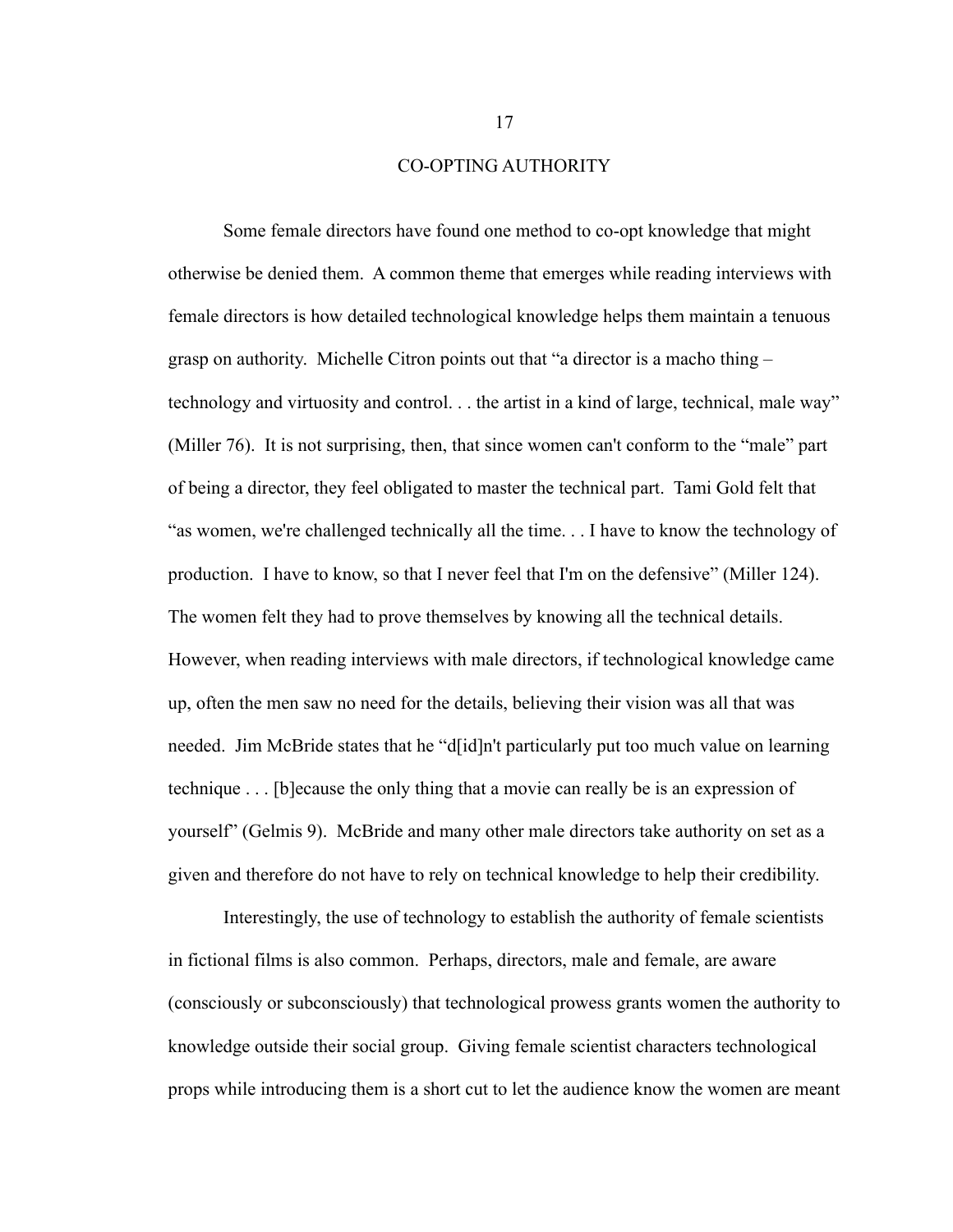to be believable. These props are not included when male scientists are introduced, presumably because no cues are necessary for audience members to take them seriously. For examples, consider *Junior* (1994), *Twister* (1996), *The Saint* (1997), *Mimic* (1997), *Contact* (1997), *Volcano* (1997), or *The World is Not Enough* (1999). In *The Saint*, the director, Phillip Noyce, introduces Dr. Emma Russell, an electrochemist, lecturing in a lab wearing a lab coat and holding up lab equipment. Her male counterpart in the movie, Dr. Lev Botvin, is first shown with glasses and unkempt-looking hair and clothes to reinforce the scientist stereotype but he does not have equipment surrounding him. In the beginning of *Twister,* Jan de Bont shows the audience Dr. Joanne 'Jo' Thornton-Harding with electrical cords over her shoulders fixing a satellite dish while members of her team repeatedly ask for her assistance. Dr. Bill Harding, her soon-to-be-ex-husband, needs no introduction when he arrives. His authority in the setting is established by everyone's excitement for him to be there (Jo is no exception) and their desire for him to see their newest piece of equipment. In *Contact*, Robert Zemeckis introduces the adult Dr. Ellie Arroway, an astronomer, overlooking a giant radio telescope. She then arrives at her new lab eager and ready to work. She wears glasses, her hair is carelessly pulled back and her clothing is poorly-matched. Her colleagues call her "Dr. Arroway" and she asks them to use "Ellie." Dr. David Drumlin, Ellie's nemesis in the film, the man responsible for cutting her funding – arrives neatly dressed in a suit without a lab coat, any cable over his shoulders, or a shot to a telescope to let us know he is a scientist. If the women are not wearing lab coats, they are dressed as if they do not care about appearance – often similarly to their male colleagues. Additionally, early on in the movie they are referred to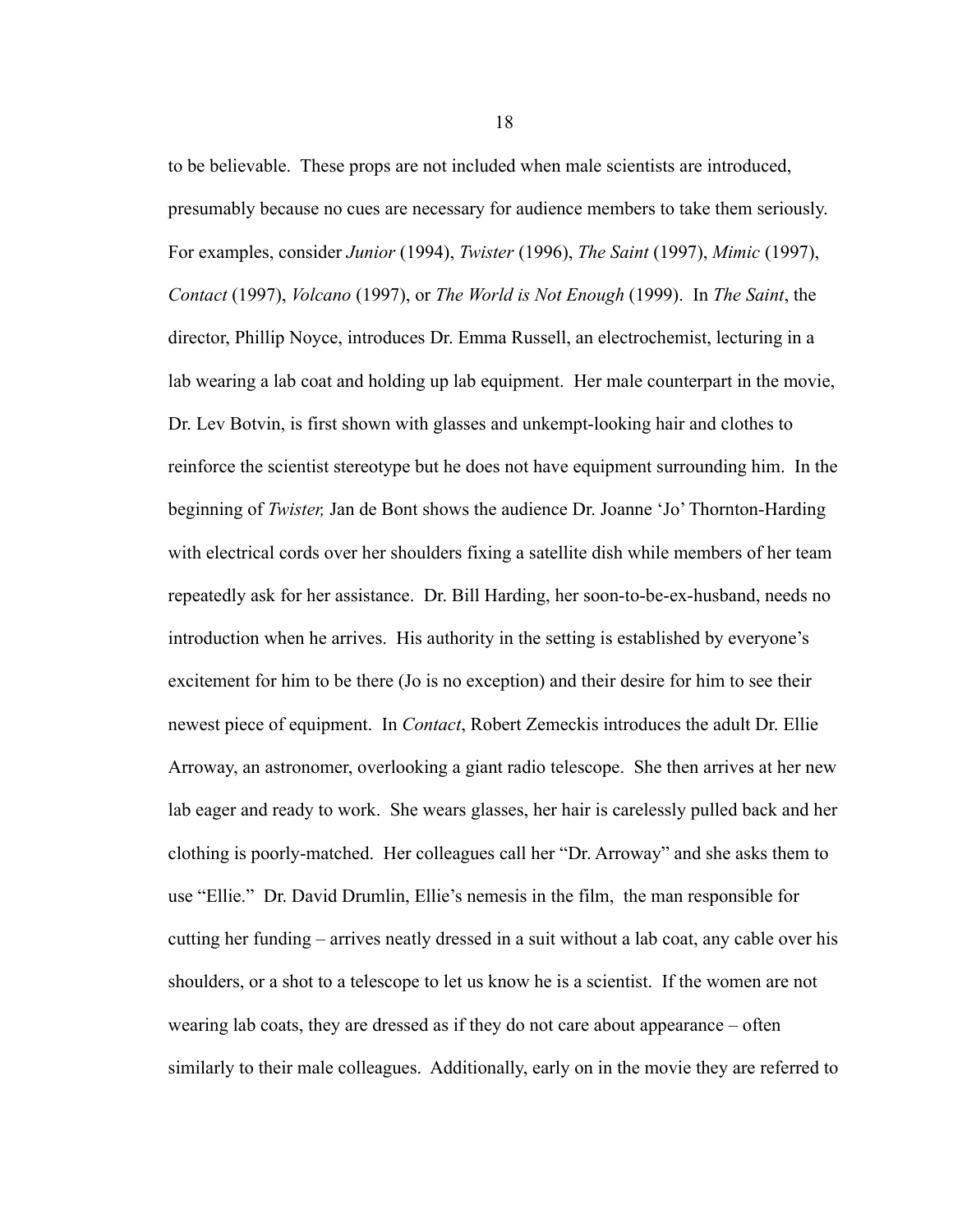as "Doctor." Writers, directors, nor editors chose to introduce them in a domestic setting. Their male counterparts are rarely introduced with scientific equipment; some do not even need to be called "Doctor" to establish their authority.

In the movies, as well as in real life, female scientists have to cope with the unequal allocation of authority by working two and a half times harder than their male colleagues (Wennerås 342). If this comment sounds oddly quantitative, there is a reason. The authors of "Nepotism and sexism in peer review," a 1997 article in the prestigious science journal *Nature,* determined that women must produce 2.5 times more scientific output, as determined by impact-factor-adjusted number of journal articles, for a granting panel to deem them as competent as their male counterparts. (Interestingly, Spike Lee has also felt the need "to be twice as good as [his] white classmates" (Fuchs 9).) Women also have to learn to self-promote more aggressively than they may otherwise be comfortable doing. Scientists interviewed by Rolin point out that women need "an extra bit of aggressiveness" (107). Perhaps less flattering is the term "rooster complex" to describe scientists' need to "assert that this is a good idea, the right interpretation, and that you thought of it . . . [because] it doesn't do your career any good to have the theory accepted, without anyone giving you the credit" (107). As a result women should be "very articulate and aggressive" (107). Rolin, importantly, points out that whether women's hesitancy towards aggressive behavior is a product of nature or nurture is not at issue. The fact is men and women often attribute aggressive behavior to the male gender and women must 'do' that aspect of male gender to gain authority.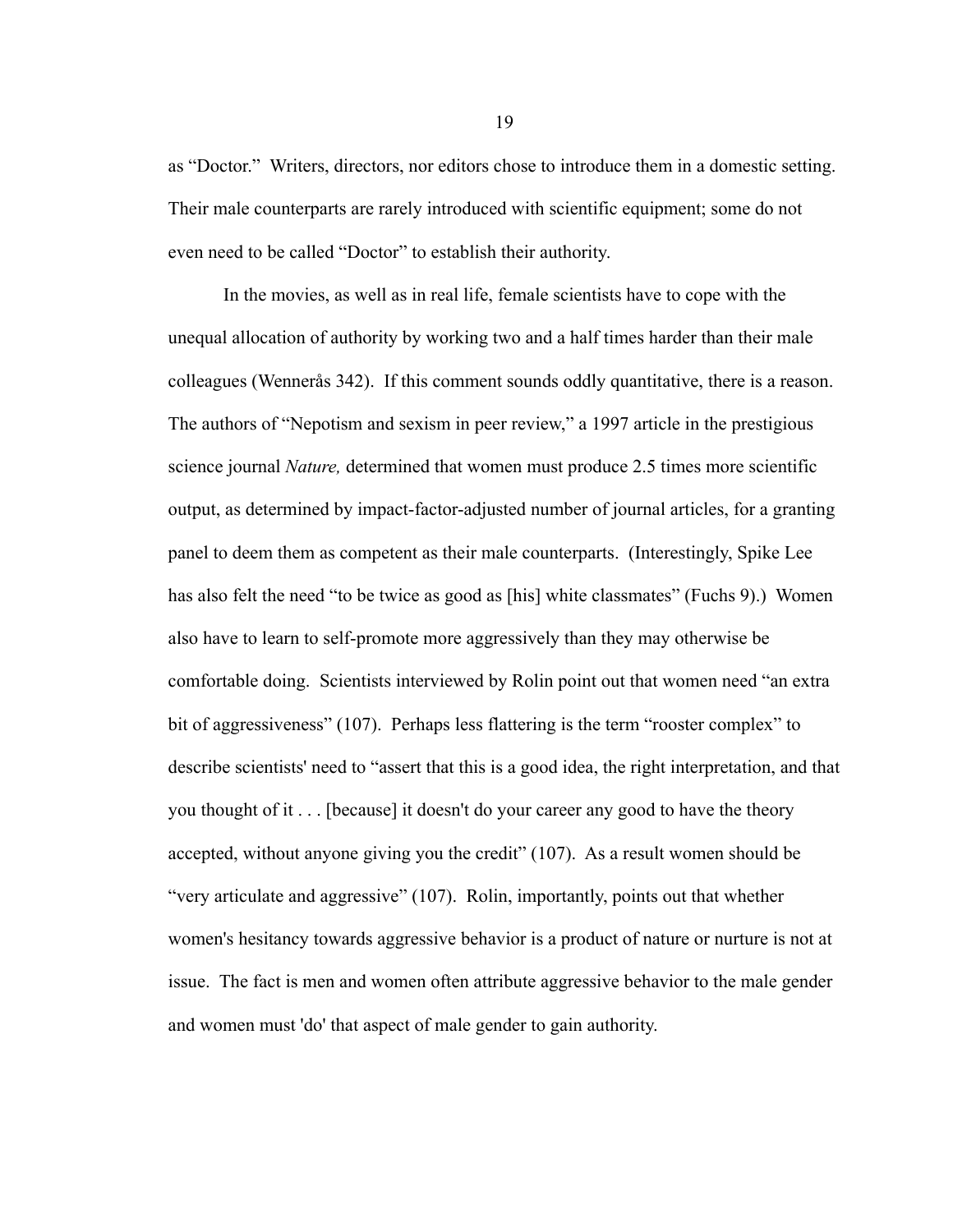#### **CONCLUSION**

Filmmaking and scientific research have a lot in common when it comes to women. Both fields transitioned from 'hobbies' of the privileged to formalized institutions, successfully accumulating social capital as a profession by weeding out the less credible members of society. After the shift, history often (intentionally or unintentionally) forgets the women who worked in these fields until feminist scholars (re)discover them decades or centuries later. In part as a result of this loss of history, men and women do not grant women, as a social group, authority in these fields as readily as men. Virginia Valian put it plainly when she wrote that "femininity is incompatible with competence and leadership" (324). Historical omission is not, of course, the only reason for this – in a broad sense, how can people at the bottom of the social hierarchy be trusted to be right about *anything*, especially in fields requiring specialized technical training or artistic taste? This lack of authority reinforces the (uncannily similar) stereotypes about scientists and filmmakers – a tribe of antisocial, narcissistic geniuses whose racial and economic privilege is so deeply assumed as to be unmentioned.

The obstacles facing women in male-dominated fields such as science and film today do not revolve primarily around the issues of equal access and equal opportunity that were championed by second-wave feminists. The difficulties today stem from the systematic denial of authority. Women have found ways to co-opt authority by concentrating on detailed technical knowledge, working 2.5 times harder and acting like an aggressive rooster. These methods work for some women but are not a solution. The solution, ultimately, is the emergence of a broad consensus among both men and women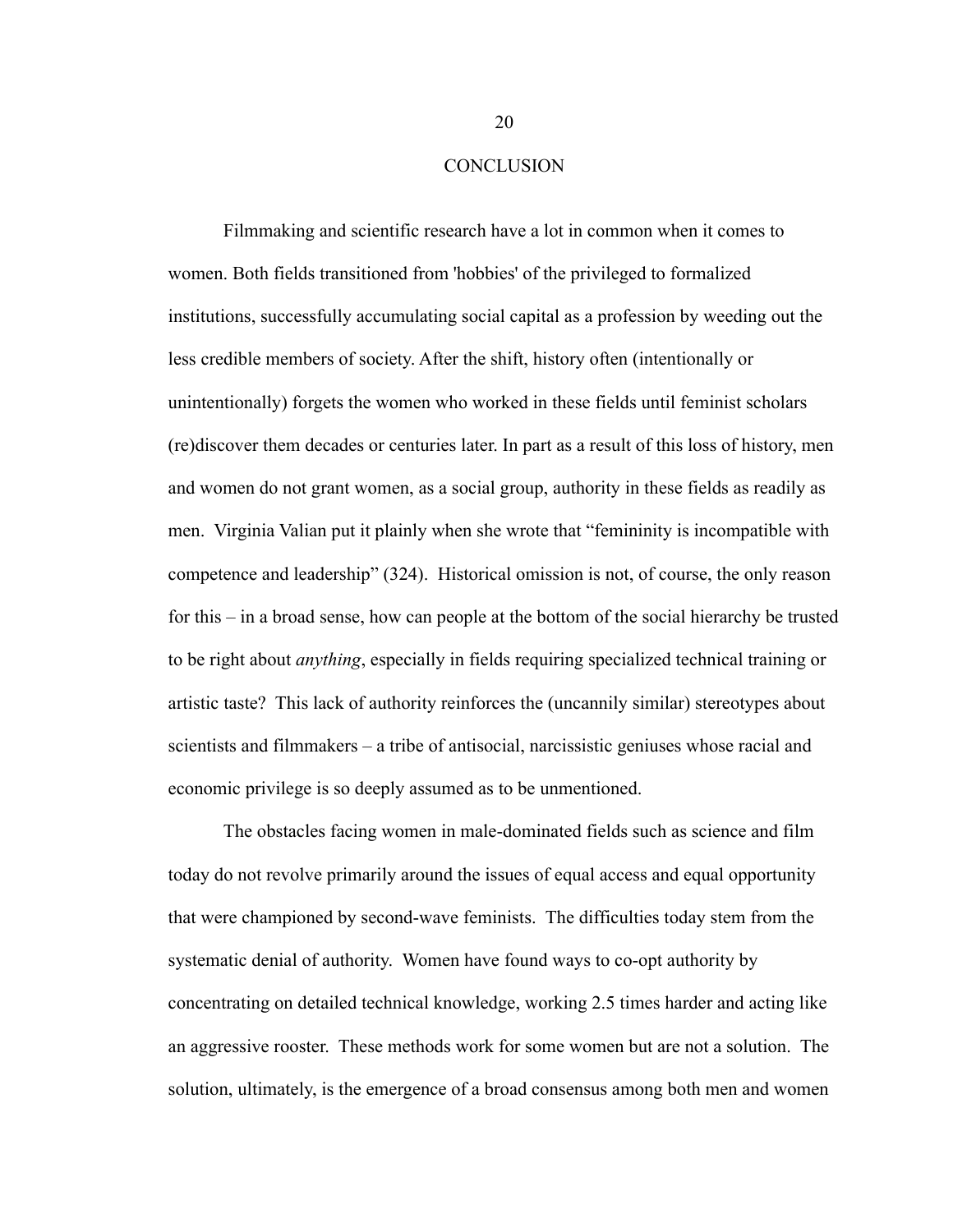that women have as much authority as men to be scientists and filmmakers.

The first step to addressing the denial of authority, I think, is remembering those that have been forgotten. If people learn that women did scientific research and directed films in the past then it should be easier to see women doing that work now. However, having a lecture dedicated to women just implies their uniqueness and highlighting successful monsters "is a hoax, the outcome of which is to make many woman feel inferior because they are unable to follow the model" (Valian 329). If professors only mention the contributions of female scientists or filmmakers when discussing "feminist perspectives" or "gender issues" this serves to delegitimize their work by implying that their impact was limited to the girls' league. For example, in a 1999 book dedicated to American film outside of Hollywood there is a chapter titled "Female/Feminist Sensibility." The author, Emanuel Levy points out that "[o]ne cannot assume that women directors necessarily make feminist or even enlightened films" (349). Fortunately, this admission doesn't require him to move discussion of non-feminist female filmmakers to other appropriate locations in the book; simply amending "Feminist" to "Female/Feminist" allows him to keep all the directresses in the metaphorical kitchen where they belong . By the same logic, Levy could have put the rest of the book in another chapter entitled Male/Homosexual/African American Sensibility and pointed out in the text that not all male filmmakers *really* make homosexual, African American films, if one wants to be sensitive about that kind of thing. That, of course, seems ridiculous, so why does lumping all women together seem more sensible? Additionally, why the term "sensibility" and not "cinema?" Perhaps women don't make films: they make estrogen-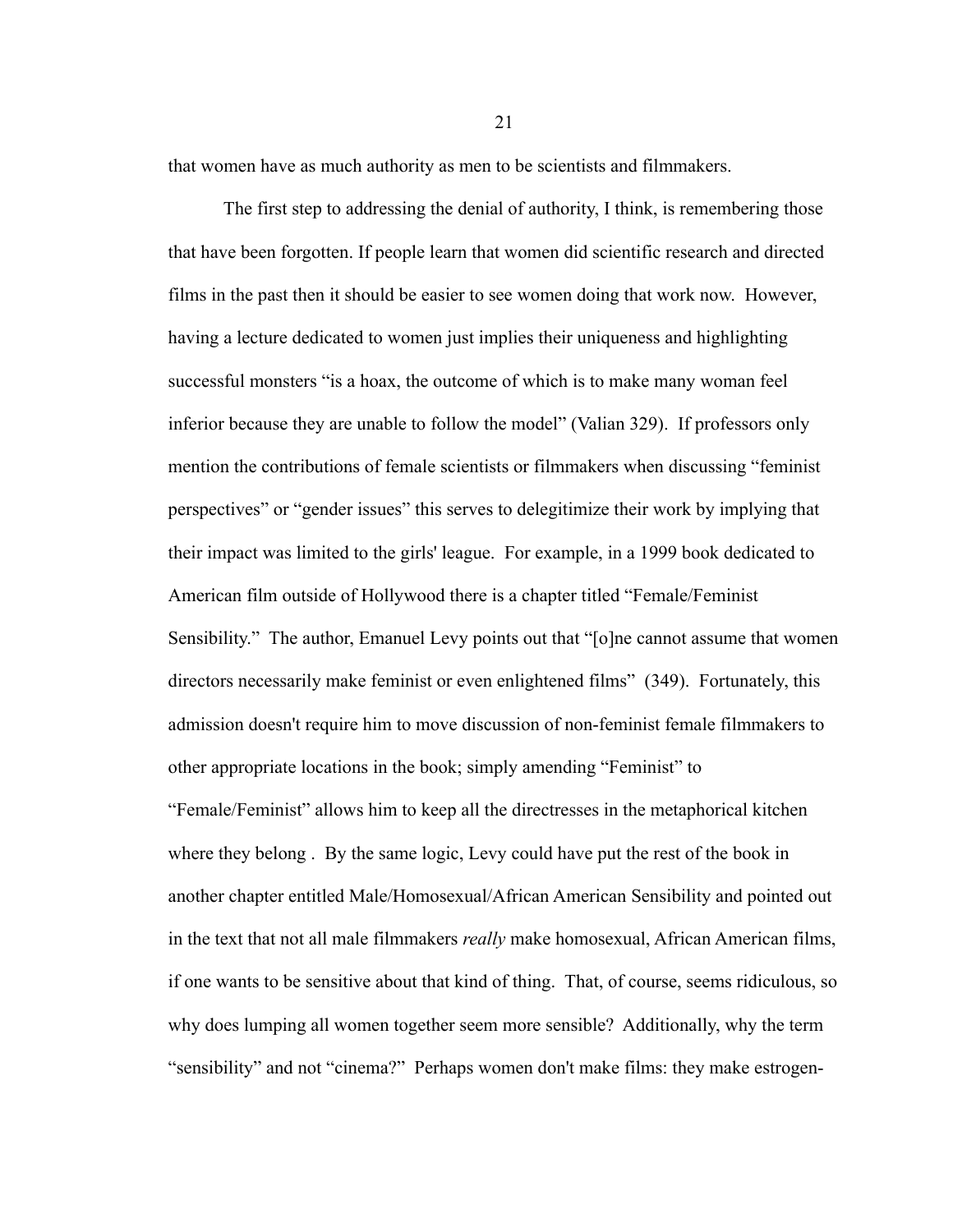soaked, emotional rants.

Instead of isolating female scientists and filmmakers, they should be integrated in a historical context that shows their contributions. If one sees a "number of women with a broad range of characteristics, you have reason to think that you too could fit in" (Valian 330). That is why it makes sense that there be chapters dedicated to African American cinema, gay cinema, and filmmakers working in different genres and regions. I think it is fair to discuss feminist filmmakers as a group (with the caveat that not all women are automatic members), but why not include women in all the chapters instead of defining their work in terms of their 'female sensibility?'

Although historians of science and filmmaking have made progress in addressing the loss of female history, greater historical awareness has not resulted in dramatic change. A group's authority to know does not just come from its history, it also relies on the group's present social capital. That is why "[t]ypically, departmental culture changes when an individual male, with a key role in the power structure, acquires feminist values" (Etzkowitz 181). Like male directors who take authority for granted, the patriarchy grants men in academia authority more readily and so they are in a better position to institute changes in policy. Definitions need to change; attributes that are considered feminine can not be considered the antithesis of those needed to be a scientist or filmmaker. In order for this to happen there has to be a shift in our behavior towards sexism.

Today most of the world is sensitive to racism; if Madam Curie were alive now no one would publically accuse her of being Jewish as a way of insulting her, and anti-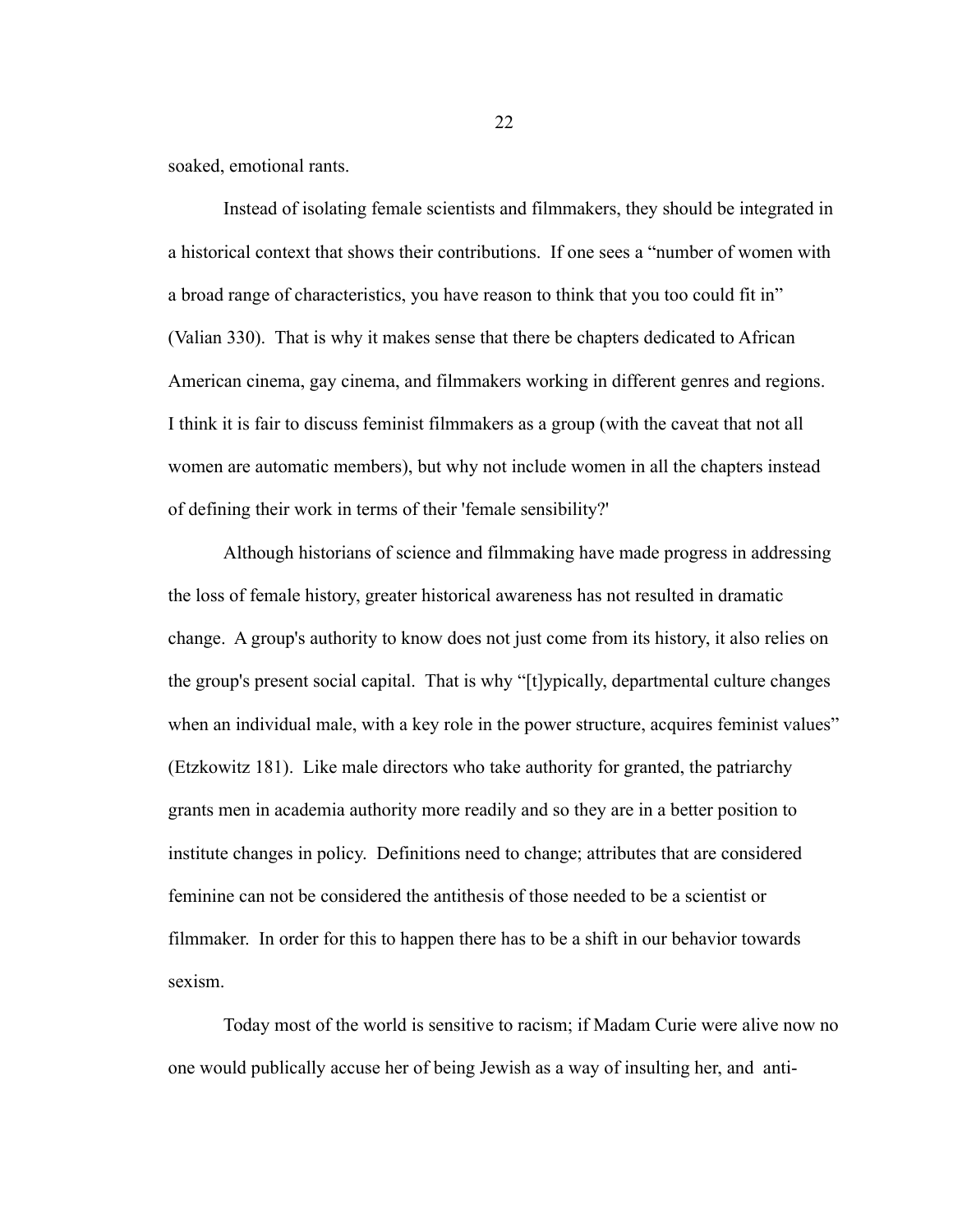Semitic language used by prominent people typically brings swift retribution(just ask Mel Gibson or John Galliano). Yet, Katherine Bigelow shows us that being a woman is still an issue and sexism is still acceptable. Citron and Seiter share that "many male students submit film treatments that are extremely sexist. Violence against women is a favorite theme" (65). One could dismiss this observation by noting their article was published thirty years ago. Not that long ago, I watched work by my fellow classmates in which domestic violence was used to get laughs. I have scientist friends that have had dirty, sweaty gym clothes left on their desk because their male labmates want to make it clear that they should be doing laundry, not science. We can remember history, we can challenge stereotypes, but women won't have equal authority until sexism is as dirty a word as racism.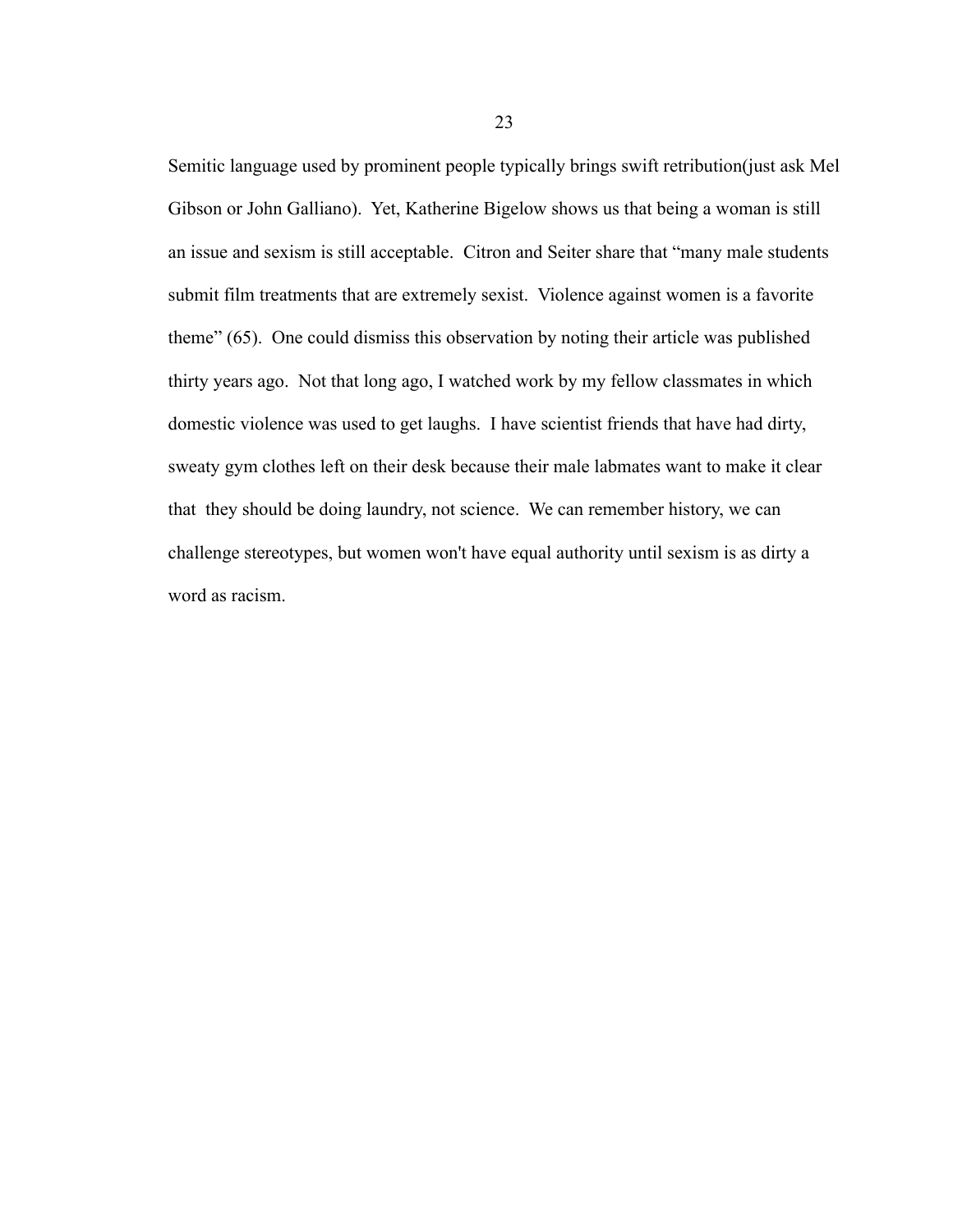#### **REFERENCES**

- Alic, Margaret. Hypatia's Heritage: A History of Women in Science from Antiquity through the Nineteenth Century. Boston: Beacon Press, 1986.
- Barres, Ben A. "Does Gender Matter?" Nature 442 (2006) 133-136.
- Blakeley, Kiri. "Kathryn Bigelow Vs. James Cameron: An Oscar-Themed Battle of the Exes." Forbes 2 February 2010 http://www.forbes.com/2010/02/02/james cameron-avatar-kathryn-bigelow- hurt-locker-forbes-woman-time-oscarnominations.html 25 February 2011.
- Citron, Michelle and Ellen Seiter. "The Woman with the Movie Camera." Jump Cut 26 (1981) 61-72.
- Director's Guild of America. "DGA Releases 1997 Women and Minority Employment Statistics." 14 July 1998 http://www.dga.org/news/pr\_expand.php3?106 6 April 2011.
- Etzkowitz, Henry, Carol Kemelgor, and Brian Uzzi. Athena Unbound The Advancement of Women in Science and Technology. Cambridge: Cambridge University Press, 2000
- Flicker, Eva. "Between brains and breasts women scientists in fiction film: on the marginalization and sexualization of scientific competence." Public Understanding of Science 12 (2003) 307- 318.
- Fuchs, Cynthia, ed. Spike Lee Interviews. Jackson: University Press of Mississippi, 2002.
- Gaines, Jane. "Film History and the Two Presents of Feminist Film Theory." Cinema Journal 44 (2004): 113-119.
- Gelmis, Joseph. The Film Director as Superstar. New York: Doubleday and Company, Inc., 1970.
- Hurd, Mary G. Women Directs and Their Films. Westport: Praeger Publishers, 2007.
- Ingebretsen, Edward J. "Monster-Making: A Politics of Persuasion." Journal of American Culture 21 (1998) 25-34.
- Latour, Bruno and Steve Woolgar. Laboratory Life: The Construction of Scientific Facts. Princeton: Princeton University Press, 1986.